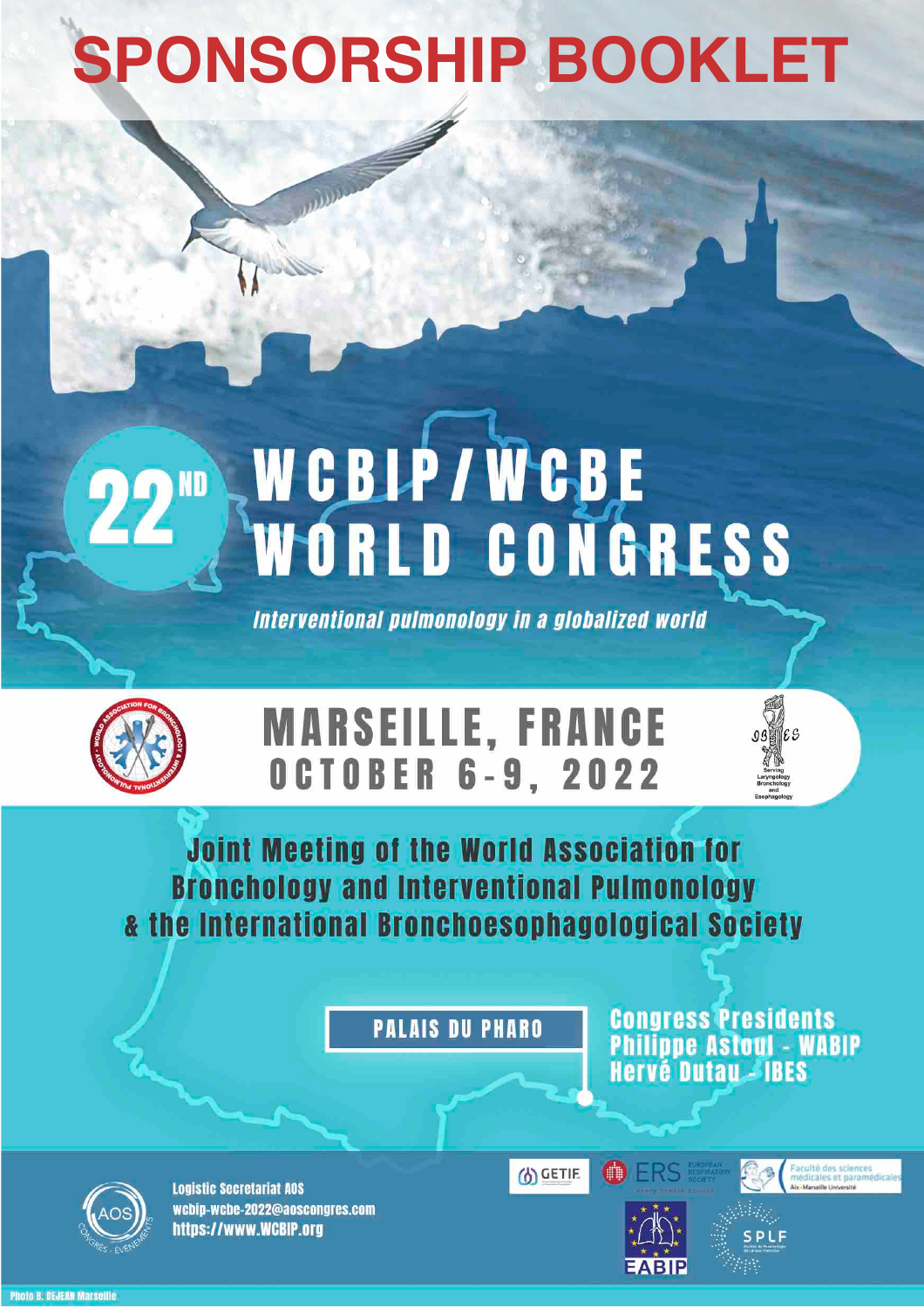# **EDITO**

Dear Colleagues and Friends,

### **We would like to cordially invite you to join us in MARSEILLE, France, for the 22nd WCBIP/WCBE from October 6th to 9th, 2022** (https://www.WCBIP.org)**.**

Organized by the WABIP and IBES, our biennial international meeting is dedicated to Bronchology and Interventional Pulmonology and will offer high-caliber scientific programs with emphasis on new bronchoscopy techniques, technologies and hands-on procedure workshops in which you can meet and collaborate with colleagues from all around the world.

The pandemic has changed the format of conferences in general. And as we have seen in our most recent WCBIP, purely virtual events can be just as successful as traditional ones. The 22<sup>nd</sup> WCBIP shall be a "hybrid" event that will adopt this new format of meetings while accommodating those who can be on-site in beautiful Marseille, France.

In this congress, we will reinforce the importance of interventional pulmonology in this everchanging world. Indeed globalization marks a break in physical space and a break in communication times that permeate our daily lives and medical practices. We will maximize communication technologies to offer equal education regardless of attendees' places of participation. This presents a great opportunity for our 10,000 worldwide WABIP members to get all the latest information regarding advances in technologies, education, and research in the field of lung airway and pleural disorders through our numerous didactic lectures, interactive sessions, and expert panel discussions.

We warmly welcome you in Marseille in October 2022 for this exciting event to share scientific expertise, but also to meet friends and enjoy the gentle and sincere hospitality of the people by the Mediterranean Sea.



**Chairman Department of Respiratory Medicine, Matsunami General Hospital Gifu, Japan.**

 **Hideo Saka Philippe Astoul Hervé Dutau** Chair WABIP President, WCBIP Marseille President, WCBE Marseille



**Professor and Chairman Department of Thoracic Oncology and Interventional Pulmonology Aix-Marseille University Hôpital Nord, Marseille, France**



**Chairman Interventional Pulmonolgy Unit Department of Thoracic Oncology and Interventional Pulmonology Hôpital Nord, Marseille, France**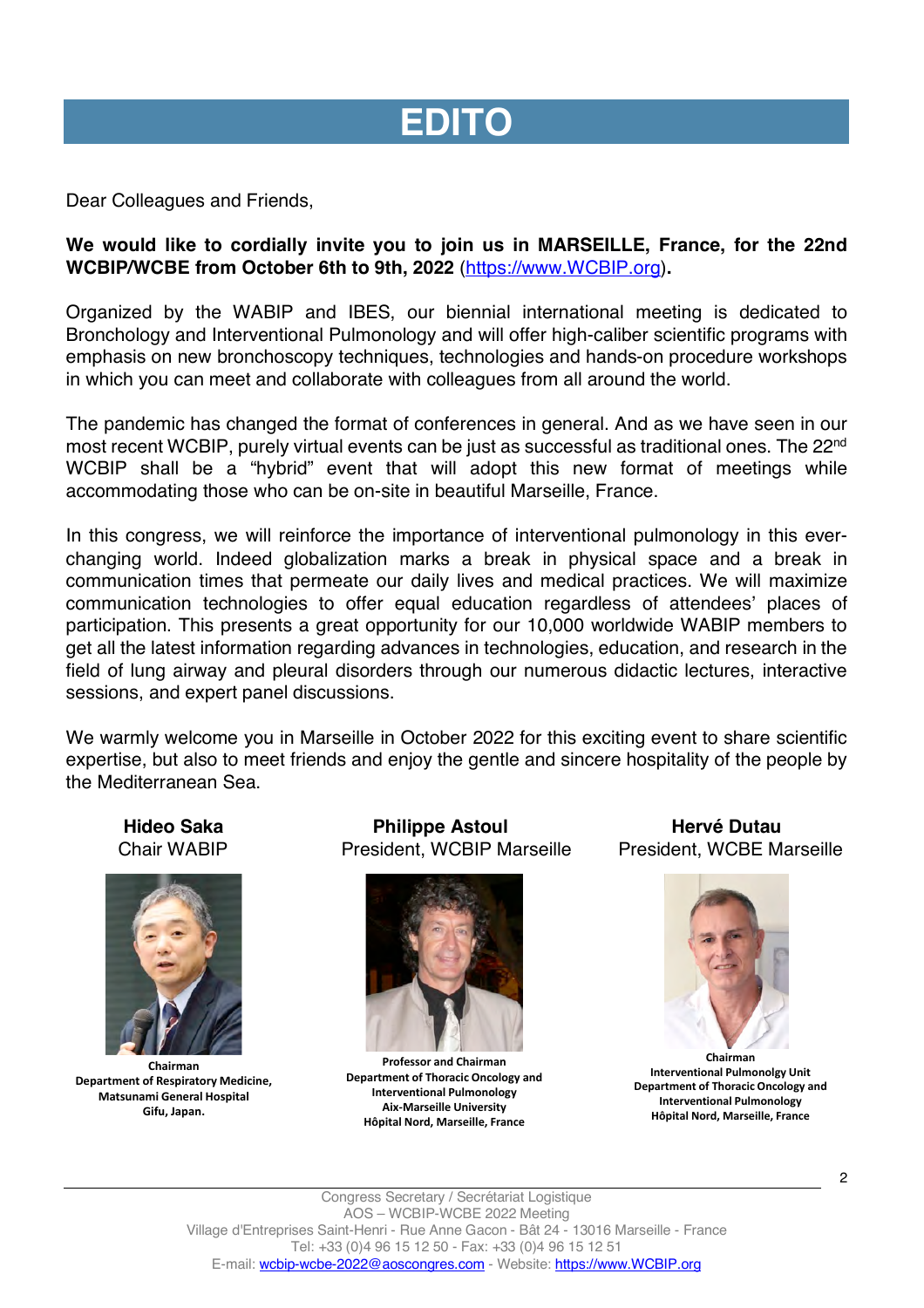# **CONTENTS**

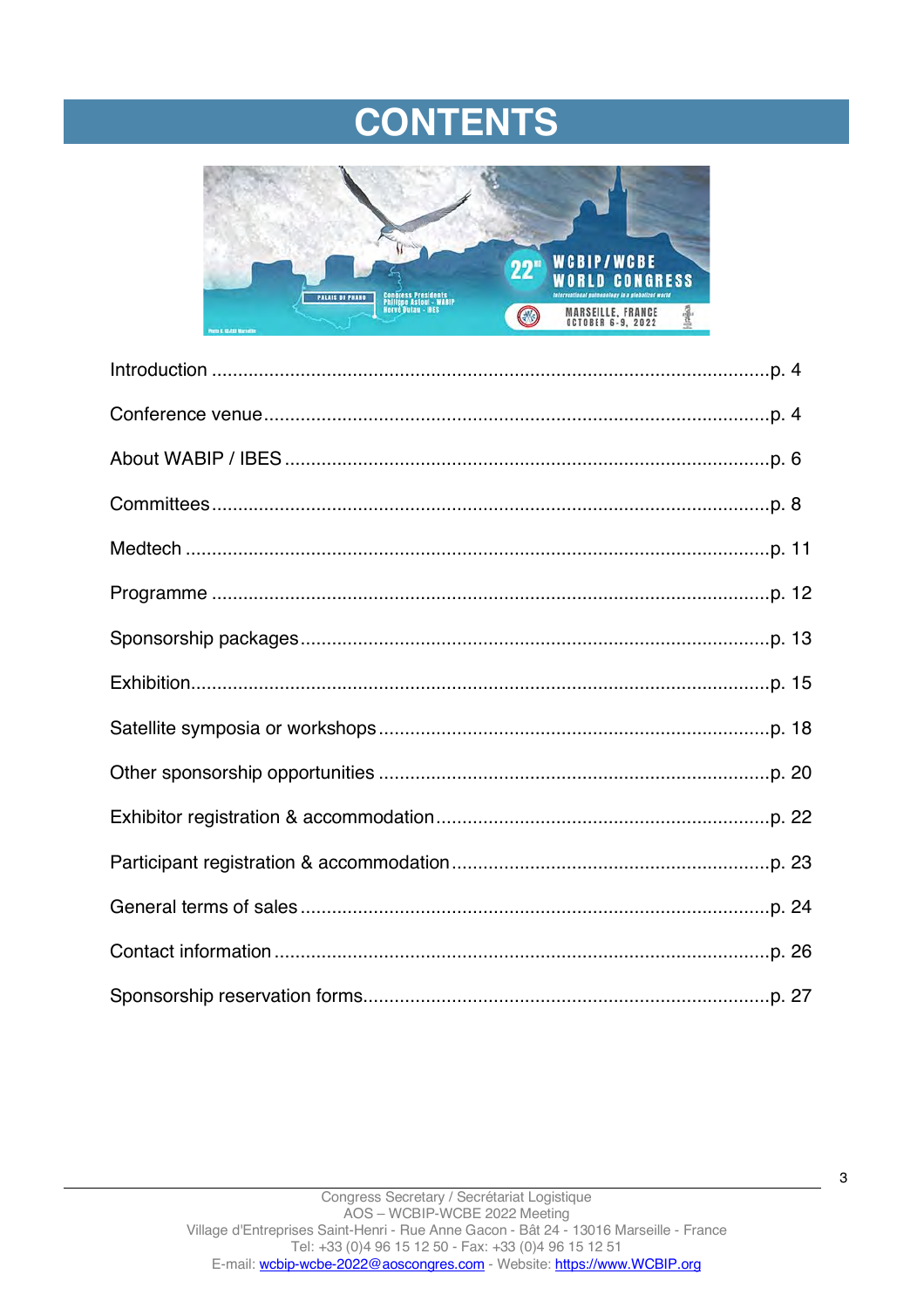# **INTRODUCTION**

# **WCBIP-WCBE 2022**

*Joint meeting of the World Association for Bronchology and Interventional Pulmonology (WABIP) & the International Bronchoesophagological Society (IBES)*

*Interventional pulmonology in a globalized world*

# **Welcome to Marseille!**

WCBIP-WCBE 2022 will be held in Marseille, France, the capital of Provence, one of the most beautiful and attractive cities bordering the Mediterranean Sea.





# **Meeting venue:**

PALAIS DU PHARO (Pharo Palace) 58, Boulevard Charles Livon 13007 Marseille France





Congress Secretary / Secrétariat Logistique AOS – WCBIP-WCBE 2022 Meeting Village d'Entreprises Saint-Henri - Rue Anne Gacon - Bât 24 - 13016 Marseille - France Tel: +33 (0)4 96 15 12 50 - Fax: +33 (0)4 96 15 12 51 E-mail: wcbip-wcbe-2022@aoscongres.com - Website: https://www.WCBIP.org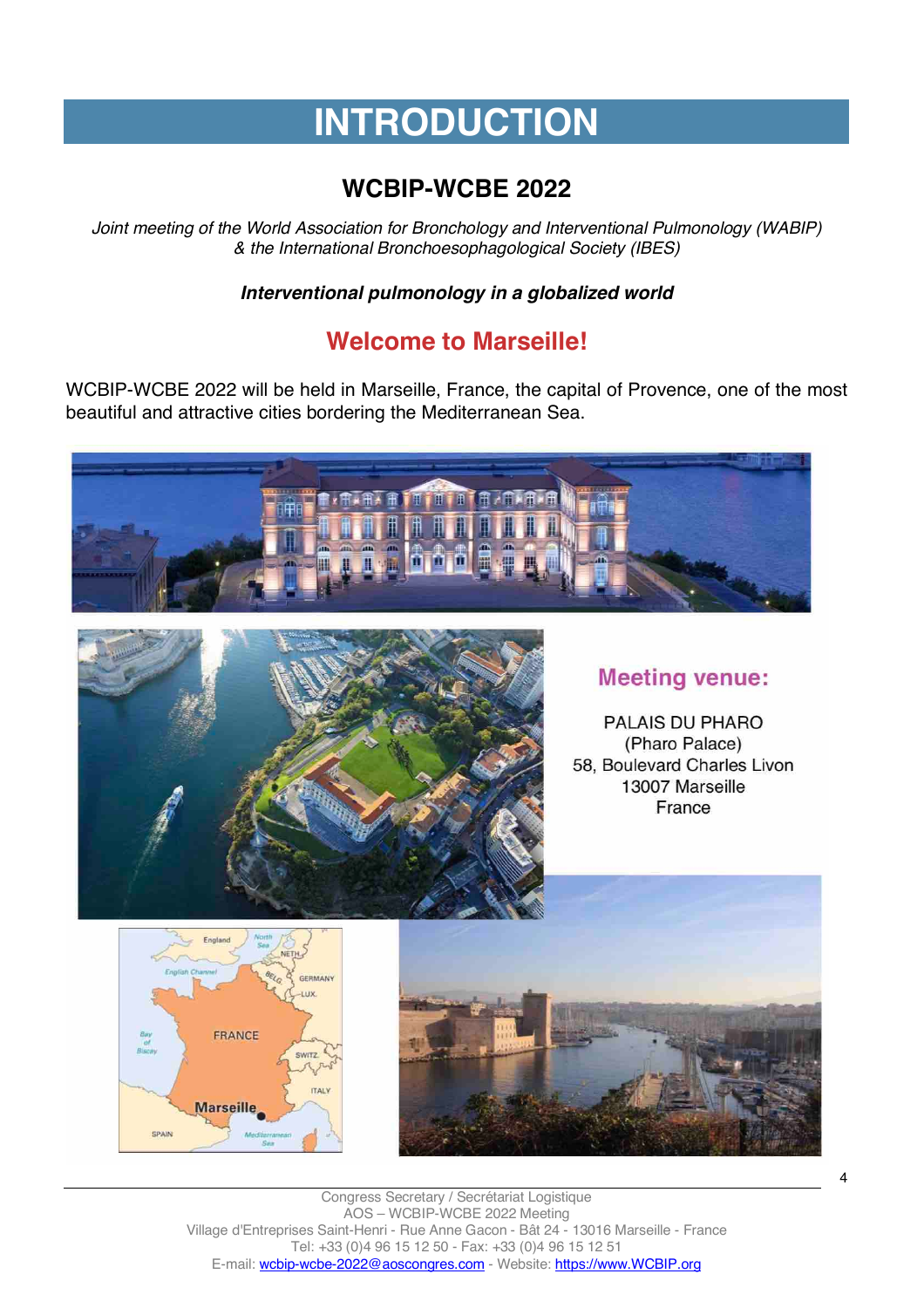### Expected audience

We expect around 1 000 physicians, researchers, residents, students, nurses and other international specialists interested in the topics covered by the Congress.

### Venue & dates

The congress will be set at the Palais du Pharo Conference Center from Thursday, October 6 at 17:00 to Sunday, October 9, 2022 at 13:00.

The congress will be either face-to-face in Marseille, France, AND also digital.

### WCBIP-WCBE 2022 strengths

- An international meeting bringing together the majority of international experts in interventional pulmonology, bronchology, lung airway and pleural disorders
- A recognized local, national and international scientific committee
- An innovative program addressing advances in technologies, education, and research in the field of lung airway and pleural disorders through numerous didactic lectures, interactive sessions, and expert panel discussions
- Internationally recognized local team expertise on the organization of meetings, and on the main areas developed in this meeting

**In conclusion, the 22nd WCBIP/WCBE is the unique possibility to bring together over 4 days all international experts involved in interventional pulmonology, laryngology, pleural diseases, tracheobronchology, thoracic surgery, esophagology to improve knowledge about these diseases, improve the overall management of the patient, and develop innovative collaborative research projects.**

### Endorsement

The 22<sup>nd</sup> WCBIP/WCBE is endorsed by:



https://splf.fr/endoscopie-de-langue-francaise-getif/ https://www.ersnet.org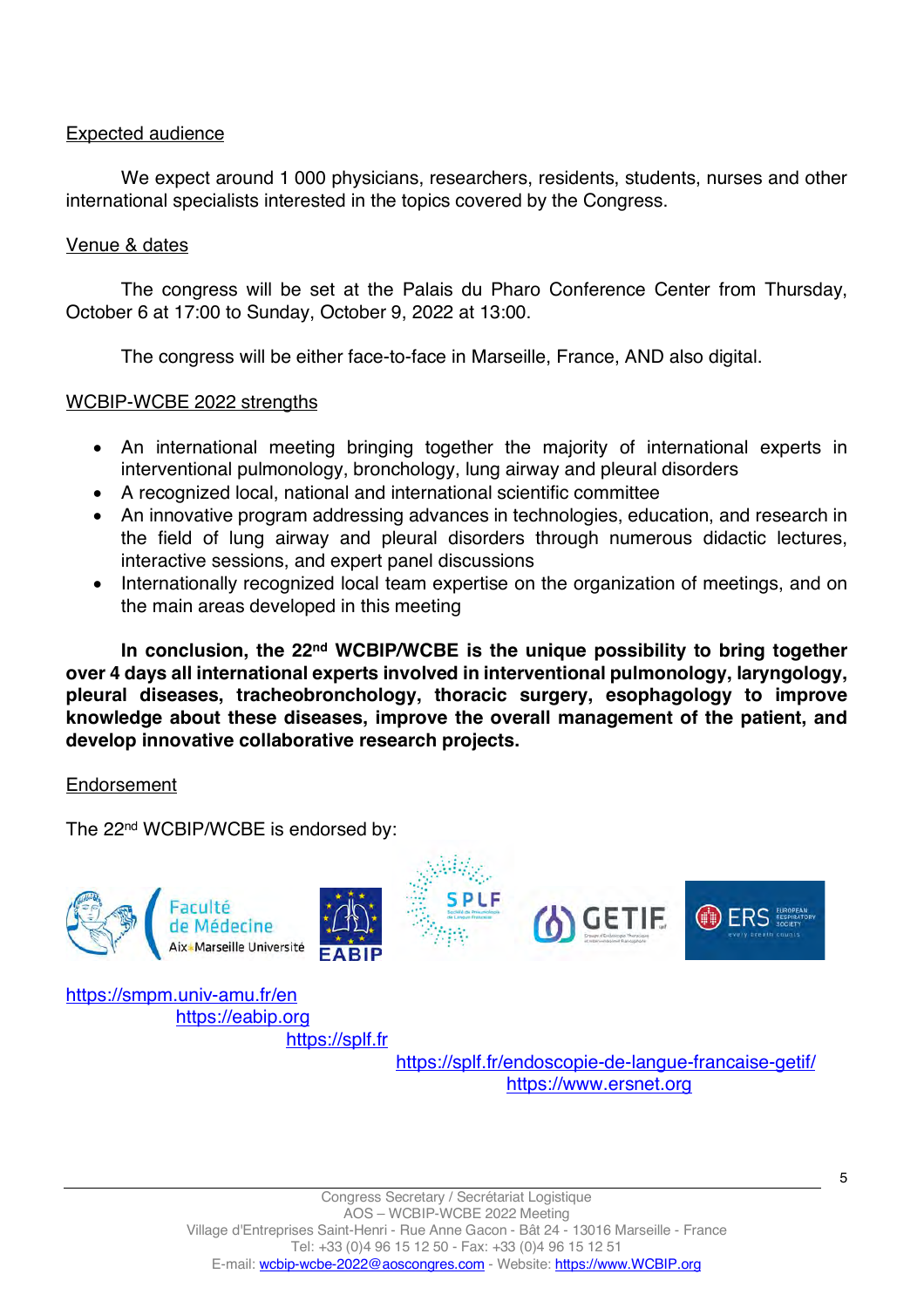# **ABOUT WABIP & IBES…**



The World Association for Bronchology and Interventional Pulmonology (WABIP) is a non-profit organization officially registered in Tokyo, Japan. The mission of this international organization is to connect a growing network of specialized medical doctors, health care professionals and industry/technology experts devoted to the art and science of airway, lung and esophageal diseases.

The goal of the WABIP is to strengthen global ties between regional and national societies or groups from around the world in order to enhance patient care, research, and education in bronchology and related fields. The organization also strives to collaborate with other leading pulmonary, thoracic, otorhinolaryngologic, and oncologic societies while expanding its membership community.

The WABIP is committed to the use of new technologies to improve physician performance and communication so that patients may more rapidly benefit from the increasing number of medical and surgical procedures available for the diagnosis and treatment of airway, lung, esophageal and pleural diseases.

The WABIP welcomes individuals and groups to experience the benefits of membership and collegiality found by working with common purpose to diagnose, treat, prevent and ultimately eradicate diseases of the airway, lung, pleura and esophagus.

## **MISSION**

The mission of the WABIP is to connect a growing network of specialized medical doctors, health care professionals and industry/technology experts devoted to the art and science of airway, pleura, lung and esophageal diseases.

### **GOALS**

The goal of the WABIP is to strengthen global ties between regional and national societies or groups from around the world in order to enhance patient care, research, and education in bronchology and related fields.

### **CONGRESS**

The WABIP holds a biennial congress known as the World Congress for Bronchology and Interventional Pulmonology (WCBIP), with host sites rotating among the Asia-Pacific region, the Americas, and Europe.

Attendees participate in world-class scientific programs including discussions about disease states, new techniques and technologies, education sessions and procedure-related workshops.

### **https://www.wabip.com**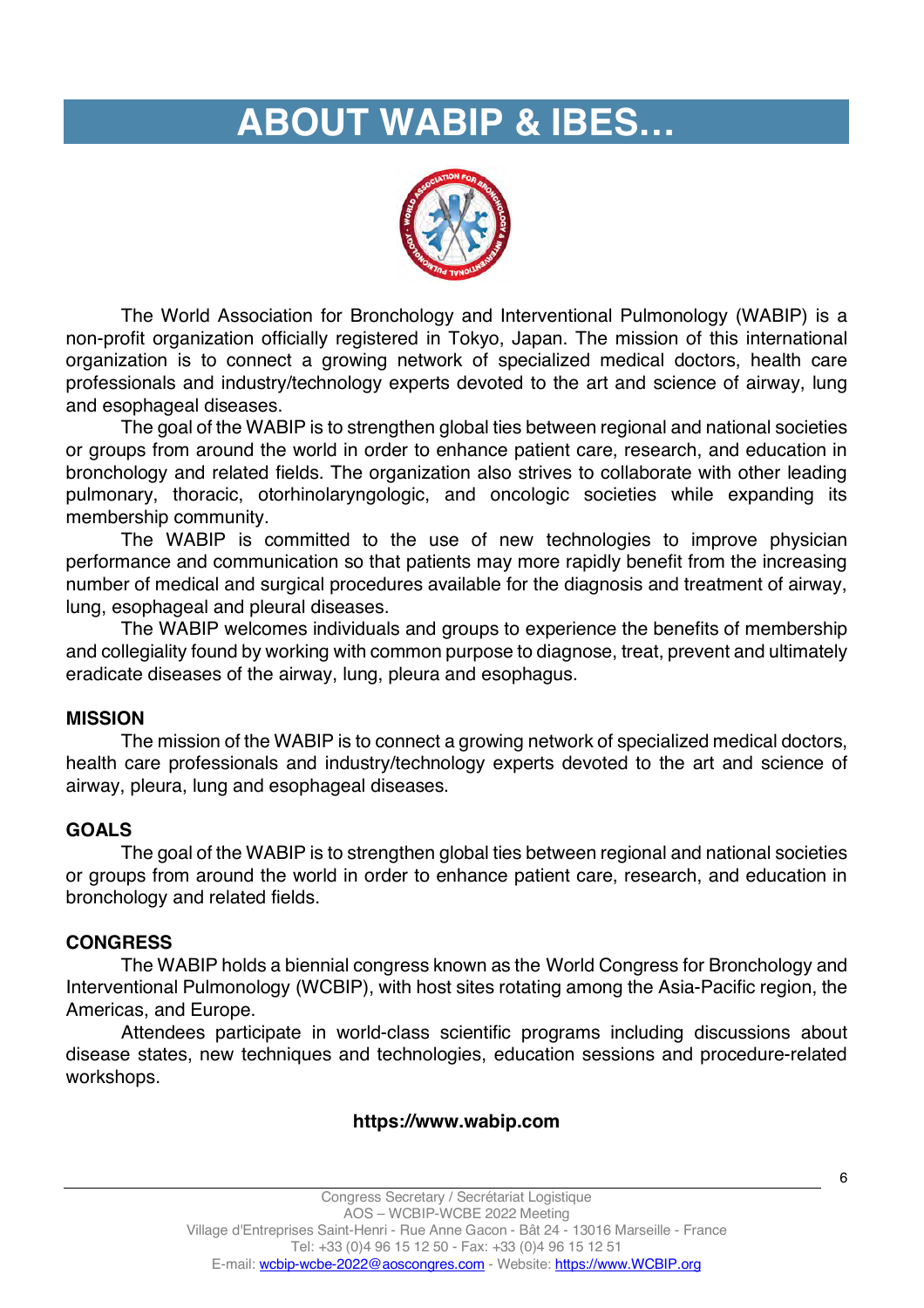

The International Broncho-Esophagological Society (IBES) is a multidisciplinary organization originally founded by Chevalier L. Jackson, MD, in 1951. The organization boasts a membership of varying medical specialties from over 30 different countries.

This Broncho-Esophagological Association is focused on bringing together multiple specialties from the international arena. Advances in airway surgery, laryngology, and bronchology as well as thoracic and esophageal specialties are shared in our biennial meeting.

The International Broncho-Esophagological Society holds a World Congress in conjunction with the World Association for Bronchology, every two years, fostering education and advances in laryngology, bronchoscopy, upper gastrointestinal endoscopy, diagnostic techniques, and endoscopic therapy.

### **https://www.ibesociety.org**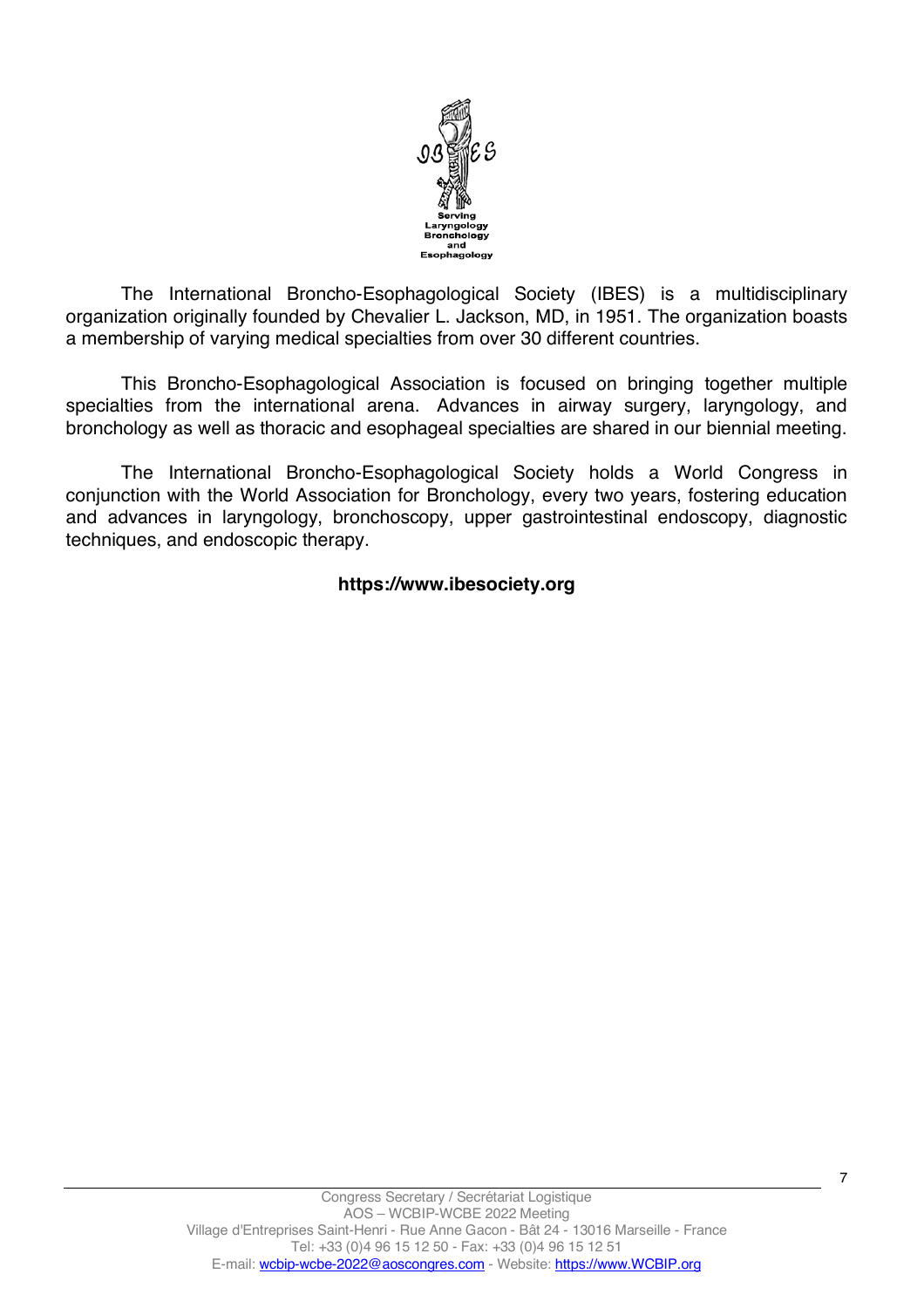# **COMMITTEES**

# **Congress Presidents**

Prof. Philippe ASTOUL, *President, WCBIP Marseille* Prof. Hervé DUTAU, *President, WCBE Marseille*

# **WABIP Executive Committee**

Chair: Hideo Saka Vice-Chair: Stefano Gasparini Immediate Past-Chair: Silvia Quadrelli Treasurer: David Fielding Secretary General: Naofumi Shinagawa WCBIP Marseille 2022 President: Philippe Astoul WCBIP Bali 2024 Future President: Menaldi Rasmin Staff Person of the WABIP: Michael Mendoza

# **IBES Executive Committee**

President: Jan L. Kasperbauer, USA Vice-President: M Torre, Italy Executive vice-president: P. F. Castellanos, USA Executive Secetary & Treasurer: D Ekbom, USA Director of Communications: P Barron, Japan Congress President: H Dutau, France

# **EABIP Executive Committee**

President: Mohammed Munavvar Past President: Semra Bilaçeroğlu President-elect: Grigoris Stratakos Secretary: Tudor Toma Director of Membership and Industry Relations: Marioara Simon Website and Scientific Director: Lorenzo **Corbetta** Office Manager: Giorgia Biagini

# **GETIF Executive Committee**

President: Jean-Michel Vergnon Vice-President: Hervé Dutau Vice-President: Bruno Escarguel Secretary: Michel Febvre Treasurer: Christine Lorut Communication: Valery Trosini-Désert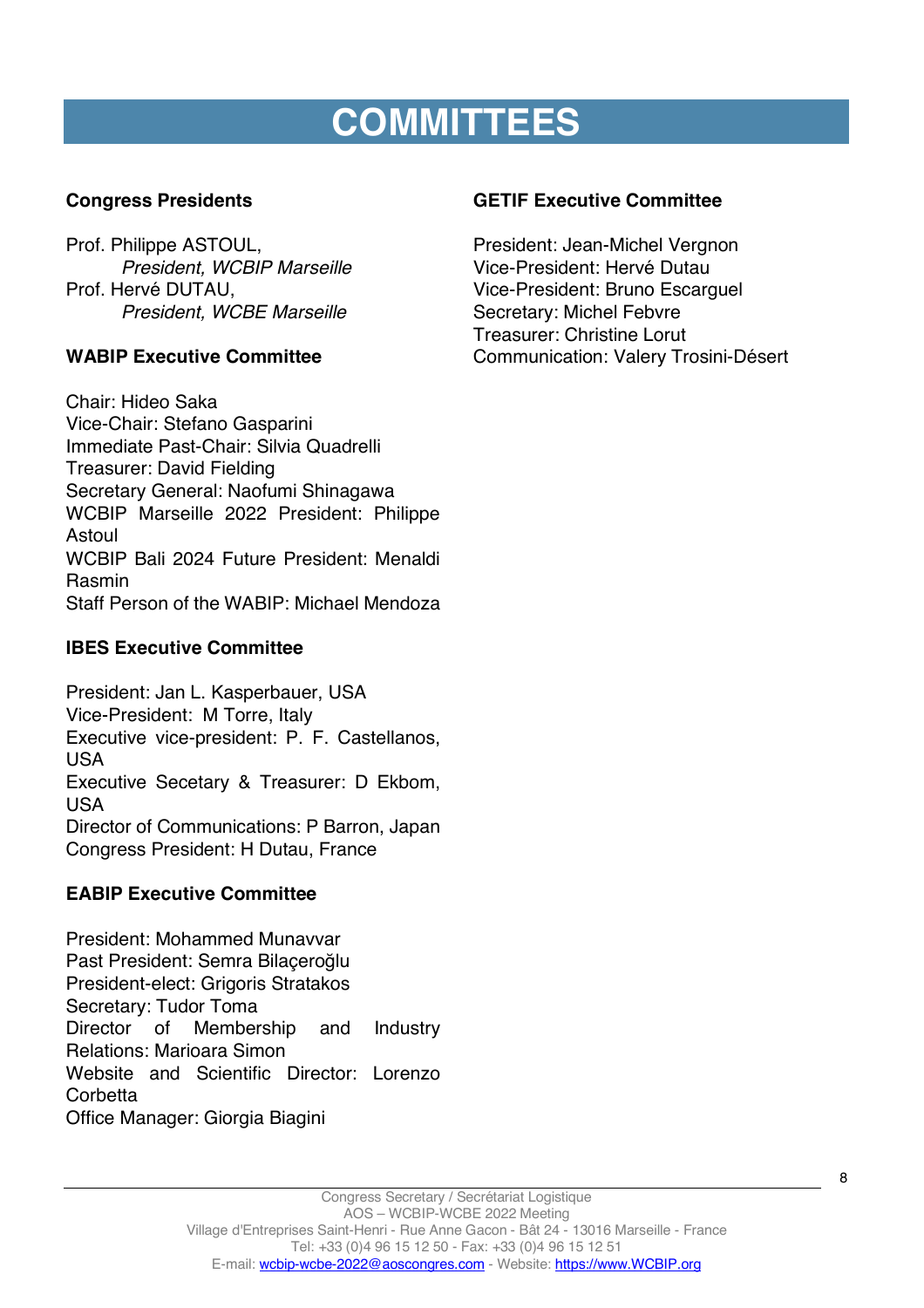# **Local Scientific Committee**

Marc Barthet, France Pascal Chanez, France Xavier Benoît D'Journo, France Bruno Escarguel, France Nicolas Fakhry, France Anne Fraticelli, France Jean-Yves Gaubert, France Laurent Greillier, France Julien Guinde, France Sophie Laroumagne, France Julien Legodec, France Martine Reynaud-Gaubert, France Pascal-Alexandre Thomas, France Pascale Tomasini, France

## **National Scientific Committee**

Christian Debry, France Gaetan Deslee, France Jean Dubrez, France Thomas Egenod, France Michel Febvre, France Clément Fournier, France Marios Froudarakis, France Agathe Givelet-Seguin, France Nicolas Guibert, France Jacques Jougon, France Vincent Jounieaux, France Samy Lachkar, France Françoise Le Pimpec-Barthes, France Sylvie Leroy, France Christine Lorut, France Gilles Mangiapan, France Charles-Hugo Marquette, France Emmanuel Martinod, France Mathieu Salaun, France Luc Thiberville, France Valery Trosini-Desert, France Jean-Michel Vergnon, France

### **International Scientific Committee**

Syed Arshad Husain, UK Fuhimiko Asano, Japan Semra Bilaceroglu, Turkey Hwangbo Bin, South Korea David Breen, Ireland Antonio Bughalo, Portugal Giuseppe Cardillo, Italy Paul Castellano, USA Rakesh Chawla, India Lorenzo Corbetta, Italy Hans Daniels, The Netherlands Lieven Depypere, Belgium Christophe Dooms, Belgium George Eapen, USA Ralf Eberhardt, Germany Jaime Echeverri Franco, Colombia Milena Encheva, Bulgaria David Feller-Kopmann, USA David Fielding, Australia Javier Flandes, Spain Marc Fortin, Canada Pedro Francisco Garcia-Mantilla, Peru Stefano Gasparini, Italy Michel Gonzalez, Switzerland Felix Herth, Germany Azizi Abdul Rahaman Jamalul, Malaysia Jullius Janssen, The Netherlands Jan Kasperbauer, USA Coenraad Koegelenberg, South Africa Lars Konge, Denmark Noriaki Kurimoto, Japan Christian Laursen, Denmark David Lazo, Chile Dimitri Leduc, Belgium Gary Lee, Australia Pyng Lee, S'pore Jean Lemaitre, Belgium Dalar Levent, Turkey Antonio Gonzalo Lopez, Bolivia Fabien Maldonado, USA Simon Marioara, Romania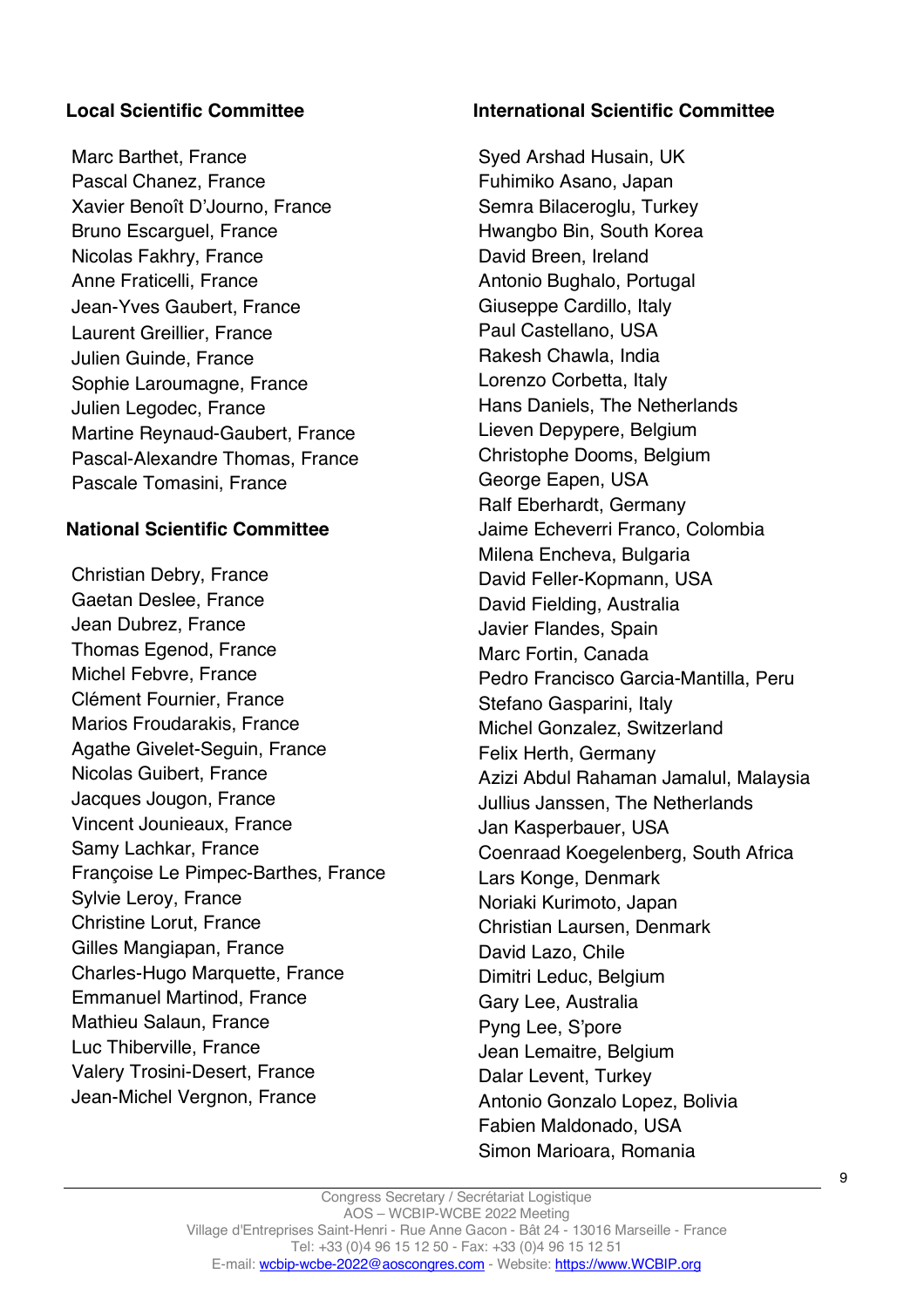Nick Maskell, UK Atul C. Metha, USA Mohammed Munavvar, UK Ali Musani, USA Nuria Novoa, Spain David Ost, USA Zsolt Pápai-Székely, Hungary Jérôme Plojoux, Switzerland Silvia Quadrelli, Argentina Najib Rahman, UK Ramon Rami-Porta, Spain Menaldi Rasmin, Indonesia Mihovil Roglic, Croatia Antoni Rosell Gratacos, Spain Ales Rozman, Slovenia

Hideo Saka, Japan Naofumi Shinagawa, Japan Daniel H. Sterman, USA Grigoris Stratakos, Greece Eric Daniel Tenda, Indonesia Tudor Toma, UK Alain Tremblay, Canada Toomas Uibu, Finland Erik Van Der Heijden, The Netherlands Federico Venuta, Italy Momen Wahidi, USA Guangfa Wang, China Kazuhiro Yasufuku, Canada Lina Zuccacosta, Italy

## **Logistic Secretariat**

*Sponsorship Manager:* Léa Soyez Mobile: +33 (0)6 88 63 82 48



AOS / WCBIP-WCBE 2022 Meeting Village d'Entreprises Saint-Henri - Rue Anne Gacon - Bât 24 - 13016 Marseille - France Tel: +33 (0)4 96 15 12 50 - Fax: +33 (0)4 96 15 12 51 E-mail: wcbip-wcbe-2022@aoscongres.com

### **Website: https://www.WCBIP.org**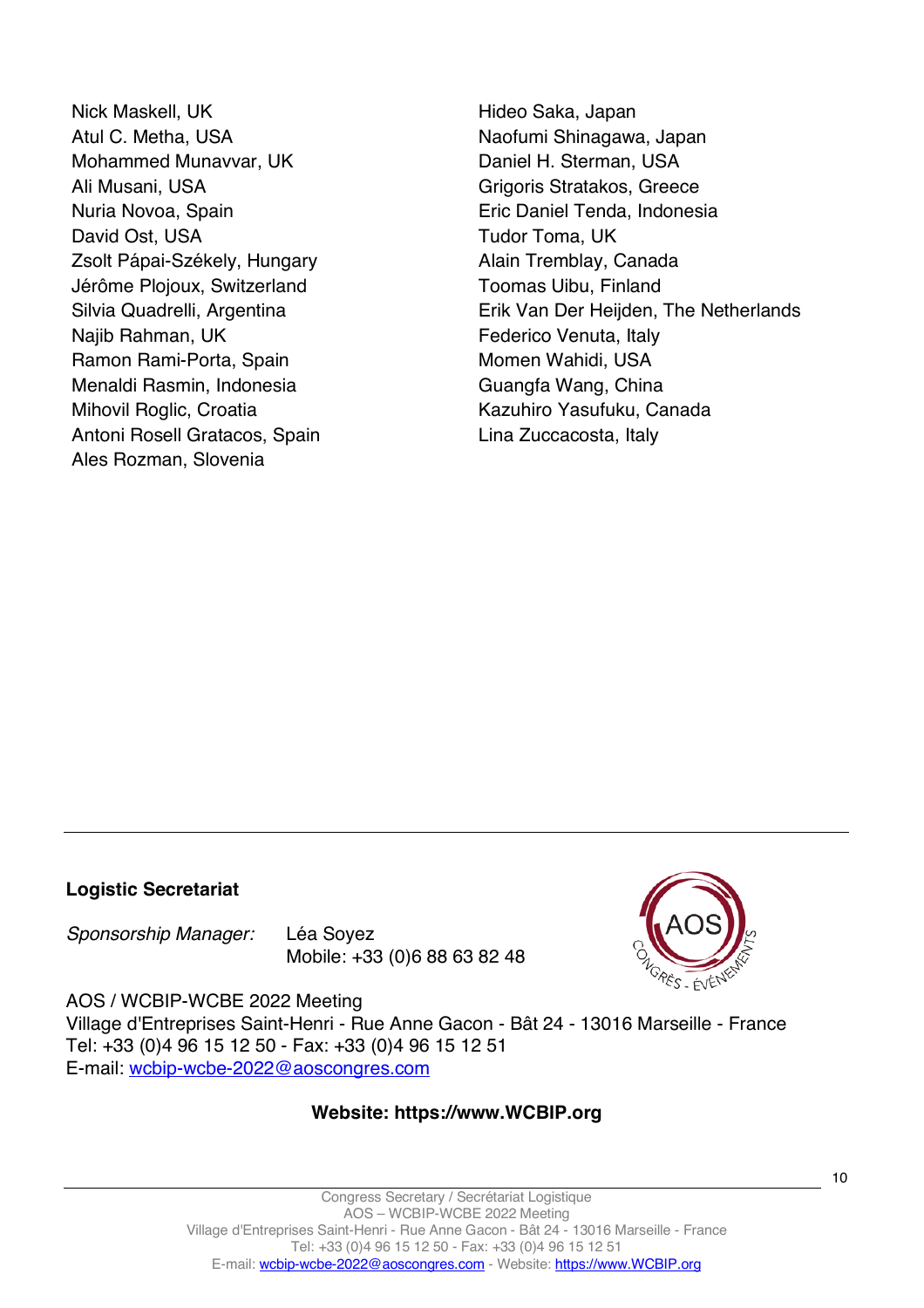# **MEDTECH**



# **MedTech Europe – Code of Ethical Business Practice**

The MedTech Europe Code of Ethical Business Practice which came into force on 1 January 2017 regulates all aspects of the MedTech industry's relationships with Healthcare Professionals (HCPs) and Healthcare Organisations (HCOs).

One important change introduced by the Code which became applicable on 1 January 2018 is the discontinuation of direct sponsorship of HCPs. As of that date, independent medical education can be supported exclusively by means of Educational Grants. Such Educational Grants can be provided to Healthcare Organisations (HCOs) or to Professional Congress Organisers (PCOs).

The Congress will be submitted to CVS which is an independently managed system which reviews the compliance of third-party educational events with MedTech Europe Code of Ethical Business Practice and Mecomed Code of Business Practice (the "Codes") to determine the appropriateness for companies which are members of MedTech Europe and Mecomed to provide financial support to the Congress in the form of educational grants or commercial activities (booths, advertising, satellite symposium).

**We will be available to help you with the needed procedure:** 

- **Invitation of healthcare professionals through educational grants,**
- **CVS accreditation of the Congress.**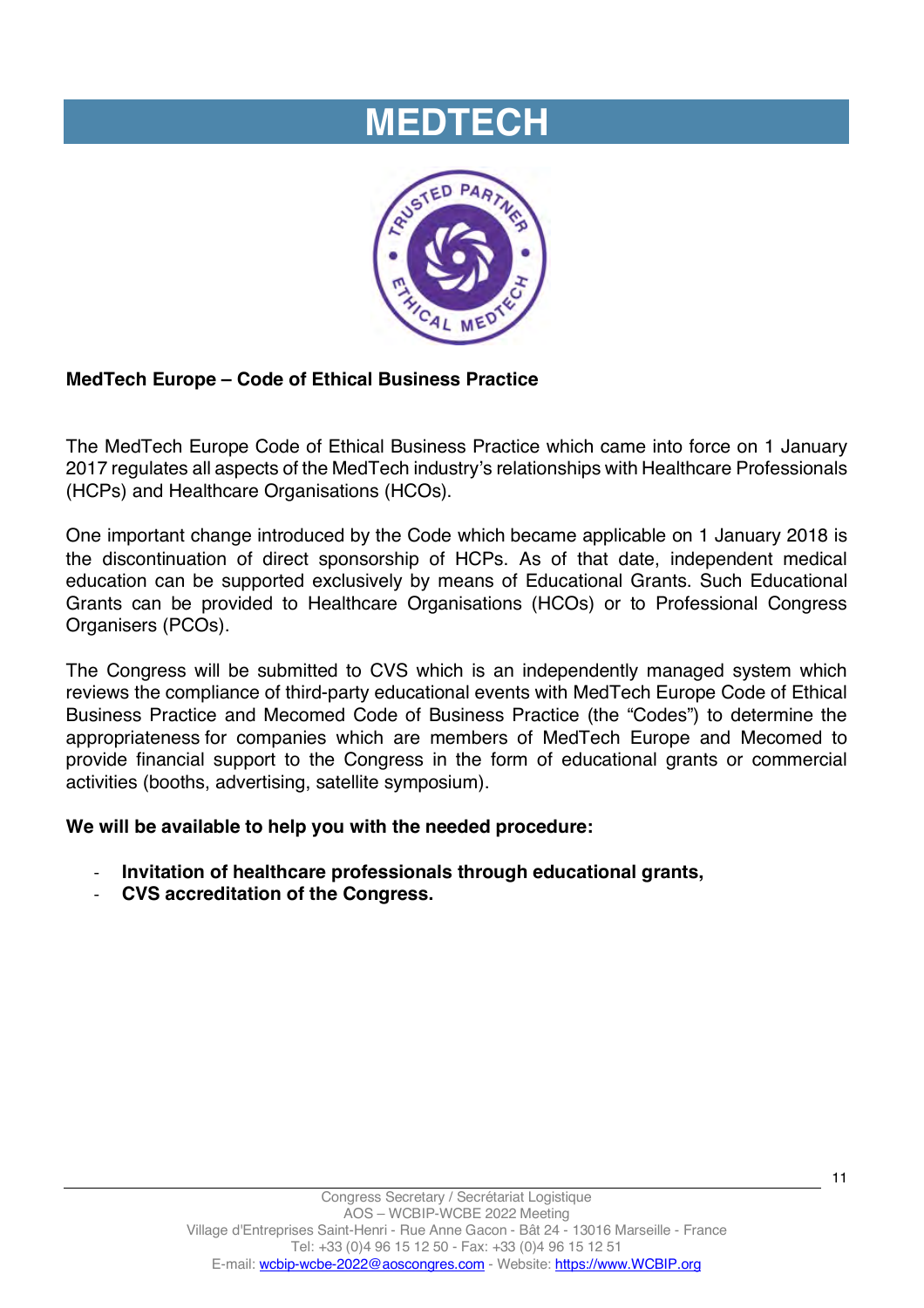| Coffee Break<br>Opening<br>į<br><b>Satellite Meetings</b><br><b>Satellite Meetings</b><br><b>ROOM 50</b><br>Dismantling<br>Setting up<br>Extension<br>50<br>Industry Symposium<br>Industry Symposium<br>NOTRE-DAME<br><b>Satellite Meetings</b><br><b>Satellite Meetings</b><br>Palais Historique<br><b>IBES</b> Sessions<br><b>IBES</b> Sessions<br>IBES Sessions<br><b>IBES Sessions</b><br><b>IBES</b> Sessions<br>Dismantling<br>Setting up<br>80<br>Industry Symposium<br>Industry Symposium<br><b>Satellite Meetings</b><br><b>Satellite Meetings</b><br>Palais Historique<br>Faculty Dinner - Eugenie & Frioul Rooms<br>Conference Dinner - Palais de la Bourse<br>Oral Session<br>Oral Session<br>Oral Session<br>Dismantling<br>Oral Session<br>Oral Session<br><b>MUCEM</b><br>Setting up<br>80<br>Industry Symposium<br>Symposium   Breakfast Symposium<br>Symposium Breakfast Symposium<br>Industry Symposium<br>Parallel Session<br>Parallel Session<br>Parallel Session<br>Parallel Session<br>Parallel Session<br><b>ROOM 92</b><br>Dismantling<br>Setting up<br>Setting up<br>Setting up<br>Setting up<br>Extension<br>92<br>Symposium<br>Industry Symposium<br>Industry Symposium<br>Parallel Session<br>Parallel Session<br>Parallel Session<br>Parallel Session<br>Parallel Session<br><b>ROOM 120</b><br>Dismantling<br>Setting up<br>Setting up<br>Setting up<br>Setting up<br>Extension<br>120<br>Breakfast Symposium Breakfast<br>Breakfast Symposium Breakfast<br>Breakfast Symposium Breakfast<br>Industry Symposium<br>Industry Symposium<br>Industry Symposium<br>Industry Symposium<br>Palais Historique<br>Parallel Session<br>Parallel Session<br>Parallel Session<br>Parallel Session<br>Parallel Session<br>LA MAJOR<br>Dismantling<br>Setting up<br>Setting up<br>Setting up<br>Setting up<br>300<br>Industry Symposium<br>Industry Symposium<br>Industry Symposium<br>Industry Symposium<br>& Flag handing over<br>AUDITORIUM<br><b>Closing Ceremony</b><br>Parallel Session<br>Parallel Session<br>Parallel Session<br>Parallel Session<br>Plenary Session<br>Parallel Session<br><b>Plenary Session</b><br>Plenary Session<br>Plenary Session<br>Plenary Session<br>CTOBER 6, 2022<br>SATURDAY, OCTOBER 8, 2022<br>Dismantling<br>Setting up<br>Setting up<br>Setting up<br>Setting up<br>Extension<br>SUNDAY, OCTOBER 9, 2022<br>FRIDAY, OCTOBER 7, 2022<br>900<br>Ō<br><b>THURSDAY,</b><br>17:00 - 19:00<br>$10:30 - 12:30$<br>12:30 - 14:00<br>$18:00 - 19:30$<br>$10:30 - 12:30$<br>12:30 - 14:00<br>16:30 - 18:00<br>18:00 - 19:30<br>$20:00 - 23:00$<br>08:30 - 10:00<br>$07:30 - 14:00$<br>14:00 - 17:00<br>19:00 - 21:00<br>08:30 - 10:00<br>10:00 - 10:30<br>14:00 - 16:00<br>16:00 - 16:30<br>16:30 - 18:00<br>20:00 - 23:00<br>08:30 - 10:00<br>10:00 - 10:30<br>14:00 - 16:00<br>$07:45 - 08:30$<br>$10:30 - 12:30$<br>$07:45 - 08:30$<br>$07:45 - 08:30$<br>16:00 - 16:30<br>$10:00 - 10:30$<br>12:30 - 13:00<br>13:00 - 16:00<br>ROOMS<br>LOCATION<br><b>SEATS</b> |  |  |  |  |                                         |
|----------------------------------------------------------------------------------------------------------------------------------------------------------------------------------------------------------------------------------------------------------------------------------------------------------------------------------------------------------------------------------------------------------------------------------------------------------------------------------------------------------------------------------------------------------------------------------------------------------------------------------------------------------------------------------------------------------------------------------------------------------------------------------------------------------------------------------------------------------------------------------------------------------------------------------------------------------------------------------------------------------------------------------------------------------------------------------------------------------------------------------------------------------------------------------------------------------------------------------------------------------------------------------------------------------------------------------------------------------------------------------------------------------------------------------------------------------------------------------------------------------------------------------------------------------------------------------------------------------------------------------------------------------------------------------------------------------------------------------------------------------------------------------------------------------------------------------------------------------------------------------------------------------------------------------------------------------------------------------------------------------------------------------------------------------------------------------------------------------------------------------------------------------------------------------------------------------------------------------------------------------------------------------------------------------------------------------------------------------------------------------------------------------------------------------------------------------------------------------------------------------------------------------------------------------------------------------------------------------------------------------------------------------------------------------------------------------------------------------------------------------------------------------------------------------------------------------------------------------------------------------------------------------------------------------------------------------------------------------------------------------------------|--|--|--|--|-----------------------------------------|
|                                                                                                                                                                                                                                                                                                                                                                                                                                                                                                                                                                                                                                                                                                                                                                                                                                                                                                                                                                                                                                                                                                                                                                                                                                                                                                                                                                                                                                                                                                                                                                                                                                                                                                                                                                                                                                                                                                                                                                                                                                                                                                                                                                                                                                                                                                                                                                                                                                                                                                                                                                                                                                                                                                                                                                                                                                                                                                                                                                                                                      |  |  |  |  | EXHIBITION HALL                         |
|                                                                                                                                                                                                                                                                                                                                                                                                                                                                                                                                                                                                                                                                                                                                                                                                                                                                                                                                                                                                                                                                                                                                                                                                                                                                                                                                                                                                                                                                                                                                                                                                                                                                                                                                                                                                                                                                                                                                                                                                                                                                                                                                                                                                                                                                                                                                                                                                                                                                                                                                                                                                                                                                                                                                                                                                                                                                                                                                                                                                                      |  |  |  |  | Extension                               |
|                                                                                                                                                                                                                                                                                                                                                                                                                                                                                                                                                                                                                                                                                                                                                                                                                                                                                                                                                                                                                                                                                                                                                                                                                                                                                                                                                                                                                                                                                                                                                                                                                                                                                                                                                                                                                                                                                                                                                                                                                                                                                                                                                                                                                                                                                                                                                                                                                                                                                                                                                                                                                                                                                                                                                                                                                                                                                                                                                                                                                      |  |  |  |  |                                         |
|                                                                                                                                                                                                                                                                                                                                                                                                                                                                                                                                                                                                                                                                                                                                                                                                                                                                                                                                                                                                                                                                                                                                                                                                                                                                                                                                                                                                                                                                                                                                                                                                                                                                                                                                                                                                                                                                                                                                                                                                                                                                                                                                                                                                                                                                                                                                                                                                                                                                                                                                                                                                                                                                                                                                                                                                                                                                                                                                                                                                                      |  |  |  |  |                                         |
|                                                                                                                                                                                                                                                                                                                                                                                                                                                                                                                                                                                                                                                                                                                                                                                                                                                                                                                                                                                                                                                                                                                                                                                                                                                                                                                                                                                                                                                                                                                                                                                                                                                                                                                                                                                                                                                                                                                                                                                                                                                                                                                                                                                                                                                                                                                                                                                                                                                                                                                                                                                                                                                                                                                                                                                                                                                                                                                                                                                                                      |  |  |  |  | Setting up                              |
|                                                                                                                                                                                                                                                                                                                                                                                                                                                                                                                                                                                                                                                                                                                                                                                                                                                                                                                                                                                                                                                                                                                                                                                                                                                                                                                                                                                                                                                                                                                                                                                                                                                                                                                                                                                                                                                                                                                                                                                                                                                                                                                                                                                                                                                                                                                                                                                                                                                                                                                                                                                                                                                                                                                                                                                                                                                                                                                                                                                                                      |  |  |  |  | Setting up                              |
|                                                                                                                                                                                                                                                                                                                                                                                                                                                                                                                                                                                                                                                                                                                                                                                                                                                                                                                                                                                                                                                                                                                                                                                                                                                                                                                                                                                                                                                                                                                                                                                                                                                                                                                                                                                                                                                                                                                                                                                                                                                                                                                                                                                                                                                                                                                                                                                                                                                                                                                                                                                                                                                                                                                                                                                                                                                                                                                                                                                                                      |  |  |  |  |                                         |
|                                                                                                                                                                                                                                                                                                                                                                                                                                                                                                                                                                                                                                                                                                                                                                                                                                                                                                                                                                                                                                                                                                                                                                                                                                                                                                                                                                                                                                                                                                                                                                                                                                                                                                                                                                                                                                                                                                                                                                                                                                                                                                                                                                                                                                                                                                                                                                                                                                                                                                                                                                                                                                                                                                                                                                                                                                                                                                                                                                                                                      |  |  |  |  | Opening Ceremony &<br>Welcome Reception |
|                                                                                                                                                                                                                                                                                                                                                                                                                                                                                                                                                                                                                                                                                                                                                                                                                                                                                                                                                                                                                                                                                                                                                                                                                                                                                                                                                                                                                                                                                                                                                                                                                                                                                                                                                                                                                                                                                                                                                                                                                                                                                                                                                                                                                                                                                                                                                                                                                                                                                                                                                                                                                                                                                                                                                                                                                                                                                                                                                                                                                      |  |  |  |  |                                         |
|                                                                                                                                                                                                                                                                                                                                                                                                                                                                                                                                                                                                                                                                                                                                                                                                                                                                                                                                                                                                                                                                                                                                                                                                                                                                                                                                                                                                                                                                                                                                                                                                                                                                                                                                                                                                                                                                                                                                                                                                                                                                                                                                                                                                                                                                                                                                                                                                                                                                                                                                                                                                                                                                                                                                                                                                                                                                                                                                                                                                                      |  |  |  |  |                                         |
|                                                                                                                                                                                                                                                                                                                                                                                                                                                                                                                                                                                                                                                                                                                                                                                                                                                                                                                                                                                                                                                                                                                                                                                                                                                                                                                                                                                                                                                                                                                                                                                                                                                                                                                                                                                                                                                                                                                                                                                                                                                                                                                                                                                                                                                                                                                                                                                                                                                                                                                                                                                                                                                                                                                                                                                                                                                                                                                                                                                                                      |  |  |  |  |                                         |
|                                                                                                                                                                                                                                                                                                                                                                                                                                                                                                                                                                                                                                                                                                                                                                                                                                                                                                                                                                                                                                                                                                                                                                                                                                                                                                                                                                                                                                                                                                                                                                                                                                                                                                                                                                                                                                                                                                                                                                                                                                                                                                                                                                                                                                                                                                                                                                                                                                                                                                                                                                                                                                                                                                                                                                                                                                                                                                                                                                                                                      |  |  |  |  | Coffee Break                            |
|                                                                                                                                                                                                                                                                                                                                                                                                                                                                                                                                                                                                                                                                                                                                                                                                                                                                                                                                                                                                                                                                                                                                                                                                                                                                                                                                                                                                                                                                                                                                                                                                                                                                                                                                                                                                                                                                                                                                                                                                                                                                                                                                                                                                                                                                                                                                                                                                                                                                                                                                                                                                                                                                                                                                                                                                                                                                                                                                                                                                                      |  |  |  |  |                                         |
|                                                                                                                                                                                                                                                                                                                                                                                                                                                                                                                                                                                                                                                                                                                                                                                                                                                                                                                                                                                                                                                                                                                                                                                                                                                                                                                                                                                                                                                                                                                                                                                                                                                                                                                                                                                                                                                                                                                                                                                                                                                                                                                                                                                                                                                                                                                                                                                                                                                                                                                                                                                                                                                                                                                                                                                                                                                                                                                                                                                                                      |  |  |  |  | Lunch Time                              |
|                                                                                                                                                                                                                                                                                                                                                                                                                                                                                                                                                                                                                                                                                                                                                                                                                                                                                                                                                                                                                                                                                                                                                                                                                                                                                                                                                                                                                                                                                                                                                                                                                                                                                                                                                                                                                                                                                                                                                                                                                                                                                                                                                                                                                                                                                                                                                                                                                                                                                                                                                                                                                                                                                                                                                                                                                                                                                                                                                                                                                      |  |  |  |  |                                         |
|                                                                                                                                                                                                                                                                                                                                                                                                                                                                                                                                                                                                                                                                                                                                                                                                                                                                                                                                                                                                                                                                                                                                                                                                                                                                                                                                                                                                                                                                                                                                                                                                                                                                                                                                                                                                                                                                                                                                                                                                                                                                                                                                                                                                                                                                                                                                                                                                                                                                                                                                                                                                                                                                                                                                                                                                                                                                                                                                                                                                                      |  |  |  |  | Coffee Break                            |
|                                                                                                                                                                                                                                                                                                                                                                                                                                                                                                                                                                                                                                                                                                                                                                                                                                                                                                                                                                                                                                                                                                                                                                                                                                                                                                                                                                                                                                                                                                                                                                                                                                                                                                                                                                                                                                                                                                                                                                                                                                                                                                                                                                                                                                                                                                                                                                                                                                                                                                                                                                                                                                                                                                                                                                                                                                                                                                                                                                                                                      |  |  |  |  |                                         |
|                                                                                                                                                                                                                                                                                                                                                                                                                                                                                                                                                                                                                                                                                                                                                                                                                                                                                                                                                                                                                                                                                                                                                                                                                                                                                                                                                                                                                                                                                                                                                                                                                                                                                                                                                                                                                                                                                                                                                                                                                                                                                                                                                                                                                                                                                                                                                                                                                                                                                                                                                                                                                                                                                                                                                                                                                                                                                                                                                                                                                      |  |  |  |  |                                         |
|                                                                                                                                                                                                                                                                                                                                                                                                                                                                                                                                                                                                                                                                                                                                                                                                                                                                                                                                                                                                                                                                                                                                                                                                                                                                                                                                                                                                                                                                                                                                                                                                                                                                                                                                                                                                                                                                                                                                                                                                                                                                                                                                                                                                                                                                                                                                                                                                                                                                                                                                                                                                                                                                                                                                                                                                                                                                                                                                                                                                                      |  |  |  |  |                                         |
|                                                                                                                                                                                                                                                                                                                                                                                                                                                                                                                                                                                                                                                                                                                                                                                                                                                                                                                                                                                                                                                                                                                                                                                                                                                                                                                                                                                                                                                                                                                                                                                                                                                                                                                                                                                                                                                                                                                                                                                                                                                                                                                                                                                                                                                                                                                                                                                                                                                                                                                                                                                                                                                                                                                                                                                                                                                                                                                                                                                                                      |  |  |  |  |                                         |
|                                                                                                                                                                                                                                                                                                                                                                                                                                                                                                                                                                                                                                                                                                                                                                                                                                                                                                                                                                                                                                                                                                                                                                                                                                                                                                                                                                                                                                                                                                                                                                                                                                                                                                                                                                                                                                                                                                                                                                                                                                                                                                                                                                                                                                                                                                                                                                                                                                                                                                                                                                                                                                                                                                                                                                                                                                                                                                                                                                                                                      |  |  |  |  |                                         |
|                                                                                                                                                                                                                                                                                                                                                                                                                                                                                                                                                                                                                                                                                                                                                                                                                                                                                                                                                                                                                                                                                                                                                                                                                                                                                                                                                                                                                                                                                                                                                                                                                                                                                                                                                                                                                                                                                                                                                                                                                                                                                                                                                                                                                                                                                                                                                                                                                                                                                                                                                                                                                                                                                                                                                                                                                                                                                                                                                                                                                      |  |  |  |  |                                         |
|                                                                                                                                                                                                                                                                                                                                                                                                                                                                                                                                                                                                                                                                                                                                                                                                                                                                                                                                                                                                                                                                                                                                                                                                                                                                                                                                                                                                                                                                                                                                                                                                                                                                                                                                                                                                                                                                                                                                                                                                                                                                                                                                                                                                                                                                                                                                                                                                                                                                                                                                                                                                                                                                                                                                                                                                                                                                                                                                                                                                                      |  |  |  |  |                                         |
|                                                                                                                                                                                                                                                                                                                                                                                                                                                                                                                                                                                                                                                                                                                                                                                                                                                                                                                                                                                                                                                                                                                                                                                                                                                                                                                                                                                                                                                                                                                                                                                                                                                                                                                                                                                                                                                                                                                                                                                                                                                                                                                                                                                                                                                                                                                                                                                                                                                                                                                                                                                                                                                                                                                                                                                                                                                                                                                                                                                                                      |  |  |  |  | Coffee Break                            |
|                                                                                                                                                                                                                                                                                                                                                                                                                                                                                                                                                                                                                                                                                                                                                                                                                                                                                                                                                                                                                                                                                                                                                                                                                                                                                                                                                                                                                                                                                                                                                                                                                                                                                                                                                                                                                                                                                                                                                                                                                                                                                                                                                                                                                                                                                                                                                                                                                                                                                                                                                                                                                                                                                                                                                                                                                                                                                                                                                                                                                      |  |  |  |  |                                         |
|                                                                                                                                                                                                                                                                                                                                                                                                                                                                                                                                                                                                                                                                                                                                                                                                                                                                                                                                                                                                                                                                                                                                                                                                                                                                                                                                                                                                                                                                                                                                                                                                                                                                                                                                                                                                                                                                                                                                                                                                                                                                                                                                                                                                                                                                                                                                                                                                                                                                                                                                                                                                                                                                                                                                                                                                                                                                                                                                                                                                                      |  |  |  |  | Lunch Time                              |
|                                                                                                                                                                                                                                                                                                                                                                                                                                                                                                                                                                                                                                                                                                                                                                                                                                                                                                                                                                                                                                                                                                                                                                                                                                                                                                                                                                                                                                                                                                                                                                                                                                                                                                                                                                                                                                                                                                                                                                                                                                                                                                                                                                                                                                                                                                                                                                                                                                                                                                                                                                                                                                                                                                                                                                                                                                                                                                                                                                                                                      |  |  |  |  |                                         |
|                                                                                                                                                                                                                                                                                                                                                                                                                                                                                                                                                                                                                                                                                                                                                                                                                                                                                                                                                                                                                                                                                                                                                                                                                                                                                                                                                                                                                                                                                                                                                                                                                                                                                                                                                                                                                                                                                                                                                                                                                                                                                                                                                                                                                                                                                                                                                                                                                                                                                                                                                                                                                                                                                                                                                                                                                                                                                                                                                                                                                      |  |  |  |  |                                         |
|                                                                                                                                                                                                                                                                                                                                                                                                                                                                                                                                                                                                                                                                                                                                                                                                                                                                                                                                                                                                                                                                                                                                                                                                                                                                                                                                                                                                                                                                                                                                                                                                                                                                                                                                                                                                                                                                                                                                                                                                                                                                                                                                                                                                                                                                                                                                                                                                                                                                                                                                                                                                                                                                                                                                                                                                                                                                                                                                                                                                                      |  |  |  |  |                                         |
|                                                                                                                                                                                                                                                                                                                                                                                                                                                                                                                                                                                                                                                                                                                                                                                                                                                                                                                                                                                                                                                                                                                                                                                                                                                                                                                                                                                                                                                                                                                                                                                                                                                                                                                                                                                                                                                                                                                                                                                                                                                                                                                                                                                                                                                                                                                                                                                                                                                                                                                                                                                                                                                                                                                                                                                                                                                                                                                                                                                                                      |  |  |  |  |                                         |
|                                                                                                                                                                                                                                                                                                                                                                                                                                                                                                                                                                                                                                                                                                                                                                                                                                                                                                                                                                                                                                                                                                                                                                                                                                                                                                                                                                                                                                                                                                                                                                                                                                                                                                                                                                                                                                                                                                                                                                                                                                                                                                                                                                                                                                                                                                                                                                                                                                                                                                                                                                                                                                                                                                                                                                                                                                                                                                                                                                                                                      |  |  |  |  |                                         |
|                                                                                                                                                                                                                                                                                                                                                                                                                                                                                                                                                                                                                                                                                                                                                                                                                                                                                                                                                                                                                                                                                                                                                                                                                                                                                                                                                                                                                                                                                                                                                                                                                                                                                                                                                                                                                                                                                                                                                                                                                                                                                                                                                                                                                                                                                                                                                                                                                                                                                                                                                                                                                                                                                                                                                                                                                                                                                                                                                                                                                      |  |  |  |  |                                         |
|                                                                                                                                                                                                                                                                                                                                                                                                                                                                                                                                                                                                                                                                                                                                                                                                                                                                                                                                                                                                                                                                                                                                                                                                                                                                                                                                                                                                                                                                                                                                                                                                                                                                                                                                                                                                                                                                                                                                                                                                                                                                                                                                                                                                                                                                                                                                                                                                                                                                                                                                                                                                                                                                                                                                                                                                                                                                                                                                                                                                                      |  |  |  |  |                                         |
|                                                                                                                                                                                                                                                                                                                                                                                                                                                                                                                                                                                                                                                                                                                                                                                                                                                                                                                                                                                                                                                                                                                                                                                                                                                                                                                                                                                                                                                                                                                                                                                                                                                                                                                                                                                                                                                                                                                                                                                                                                                                                                                                                                                                                                                                                                                                                                                                                                                                                                                                                                                                                                                                                                                                                                                                                                                                                                                                                                                                                      |  |  |  |  |                                         |
|                                                                                                                                                                                                                                                                                                                                                                                                                                                                                                                                                                                                                                                                                                                                                                                                                                                                                                                                                                                                                                                                                                                                                                                                                                                                                                                                                                                                                                                                                                                                                                                                                                                                                                                                                                                                                                                                                                                                                                                                                                                                                                                                                                                                                                                                                                                                                                                                                                                                                                                                                                                                                                                                                                                                                                                                                                                                                                                                                                                                                      |  |  |  |  | Coffee Break                            |
|                                                                                                                                                                                                                                                                                                                                                                                                                                                                                                                                                                                                                                                                                                                                                                                                                                                                                                                                                                                                                                                                                                                                                                                                                                                                                                                                                                                                                                                                                                                                                                                                                                                                                                                                                                                                                                                                                                                                                                                                                                                                                                                                                                                                                                                                                                                                                                                                                                                                                                                                                                                                                                                                                                                                                                                                                                                                                                                                                                                                                      |  |  |  |  |                                         |
|                                                                                                                                                                                                                                                                                                                                                                                                                                                                                                                                                                                                                                                                                                                                                                                                                                                                                                                                                                                                                                                                                                                                                                                                                                                                                                                                                                                                                                                                                                                                                                                                                                                                                                                                                                                                                                                                                                                                                                                                                                                                                                                                                                                                                                                                                                                                                                                                                                                                                                                                                                                                                                                                                                                                                                                                                                                                                                                                                                                                                      |  |  |  |  |                                         |
|                                                                                                                                                                                                                                                                                                                                                                                                                                                                                                                                                                                                                                                                                                                                                                                                                                                                                                                                                                                                                                                                                                                                                                                                                                                                                                                                                                                                                                                                                                                                                                                                                                                                                                                                                                                                                                                                                                                                                                                                                                                                                                                                                                                                                                                                                                                                                                                                                                                                                                                                                                                                                                                                                                                                                                                                                                                                                                                                                                                                                      |  |  |  |  | Dismantling                             |

# **PROGRAMME**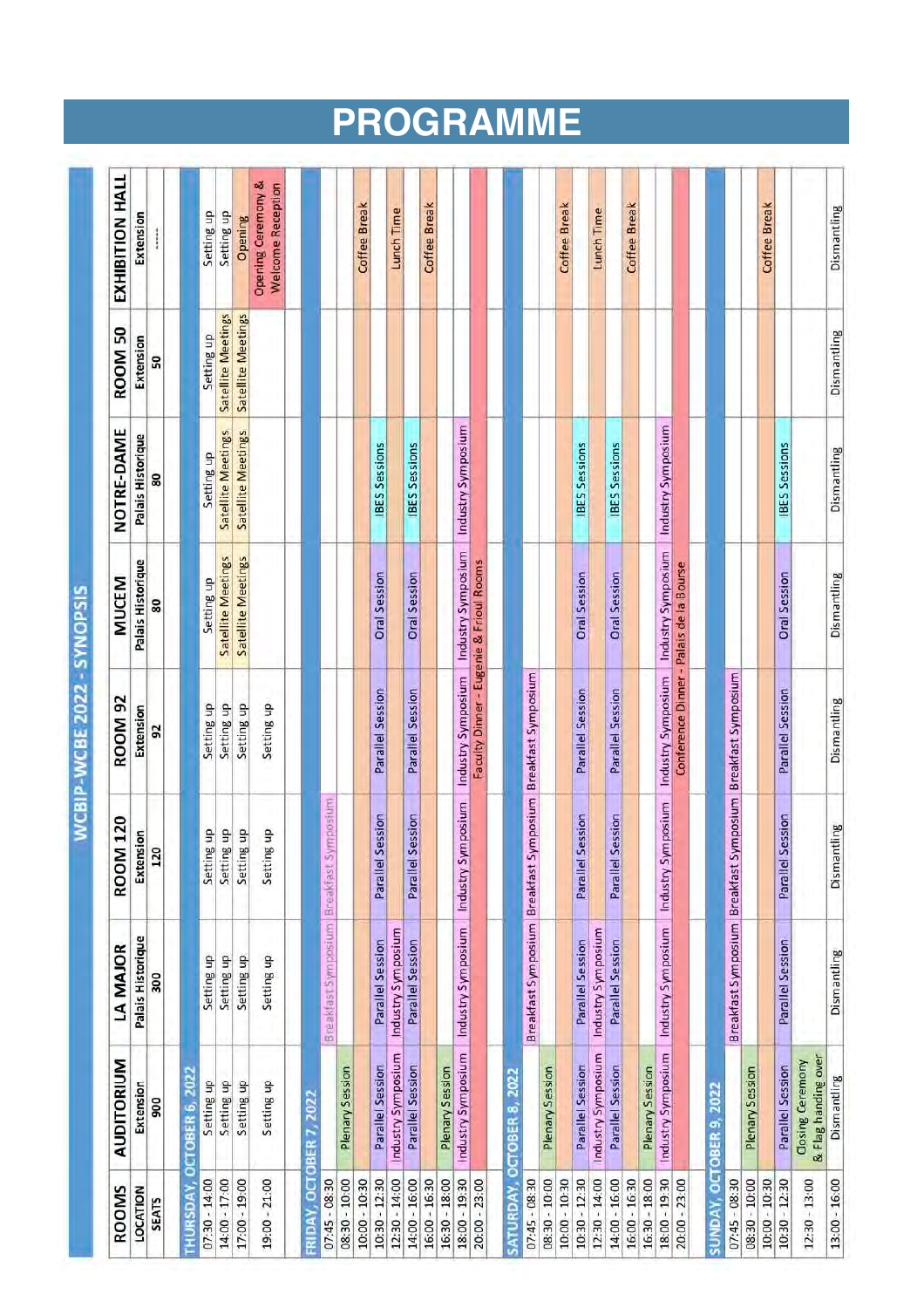# **SPONSORSHIP PACKAGES**

# **Three sponsorship packages are available**

*First come - first served basis*

# **PLATINUM SPONSOR \* € 39 000 (no VAT)**

- 1 Satellite Symposium/Workshop at the congress venue *– during lunch time*
- Live streaming of your Symposium/Workshop
- 1 exhibition space of 18 sqm *(1st priority choice – without separating walls)*
- 1 lounge e-booth
- 1 full color page advertisement in the final program
- Sponsor's logo on the final programme back cover page (color)
- Logo with link to the company's website on the congress website
- 4 full registrations to the conference
- 4 invitations to the conference dinner
- 4 exhibitor registrations
- Insertion of promotional material in the intersession PPT slides *(3 slides max. provided by the sponsor)*
- 1 hanging banner displayed at the entrance of your Symposium/Workshop room *(provided by the sponsor)*

# **GOLD SPONSOR \* € 29 500 (no VAT)**

- 1 Satellite Symposium/Workshop at the congress venue *– at end of day*
- Live streaming of your Symposium/Workshop
- 1 exhibition space of 12 sqm *(without separating walls)*
- 1 large e-booth
- 1 full color page advertisement in the final program
- Sponsor's logo on the final programme back cover page (color)
- Logo with link to the company's website on the congress website
- 3 full registrations to the conference
- 3 invitations to the conference dinner
- 3 exhibitor registrations
- Insertion of promotional material in the intersession PPT slides *(2 slides max. provided by the sponsor)*
- 1 hanging banner displayed at the entrance of your Symposium/Workshop room *(provided by the sponsor)*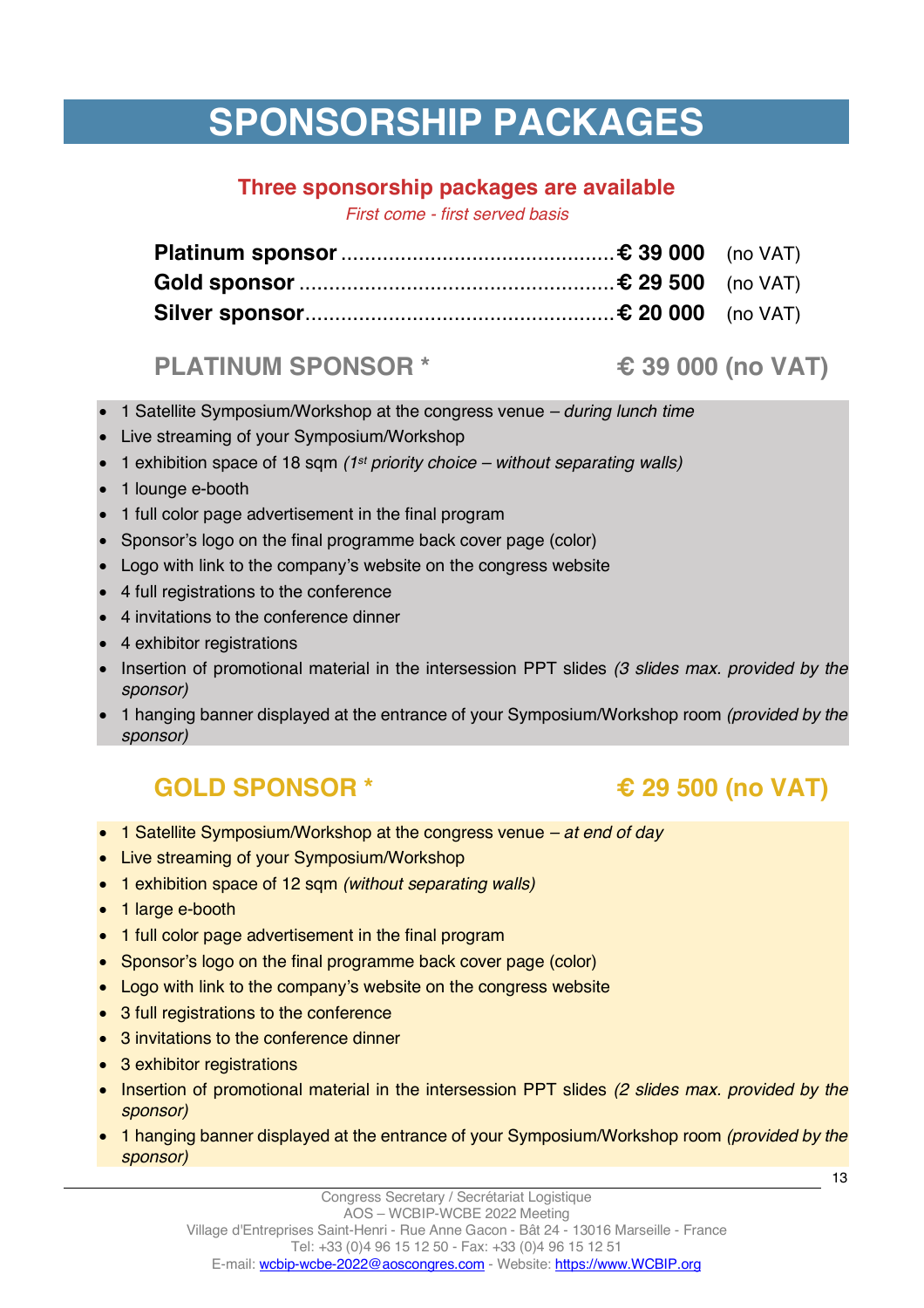# **SILVER SPONSOR \* € 20 000 (no VAT)**

- 1 Satellite Symposium/Workshop at the congress venue *– at breakfast*
- Live streaming of your Symposium/Workshop
- 1 exhibition space of 9 sqm *(without separating walls)*
- 1 medium e-booth
- 1 full color page advertisement in the final program
- Sponsor's logo on the final programme back cover page (color)
- Logo with link to the company's website on the congress website
- 2 full registrations to the conference
- 2 invitations to the conference dinner
- 2 exhibitor registrations
- Insertion of promotional material in the intersession PPT slides *(1 slide max. provided by the sponsor)*
- 1 hanging banner displayed at the entrance of your Symposium/Workshop room *(provided by the sponsor)*
- *\* See next pages for more details (what is included in the price of each item for instance)*

*Nota Bene: Exhibition space means only space rental (raw floor space), does not include any partition walls, furniture, electrical usage, stand cleaning, etc…*

*All these services, supplies and others will be available in the Exhibitor's Technical Manual and can be ordered through this Exhibitor's Technical Manual.*

**Optional:** Recording of your Symposium/Workshop and delivery of the video as an mp4 file: € *2 500 VAT excl. – Can be ordered from the Exhibitor's Technical Manual.*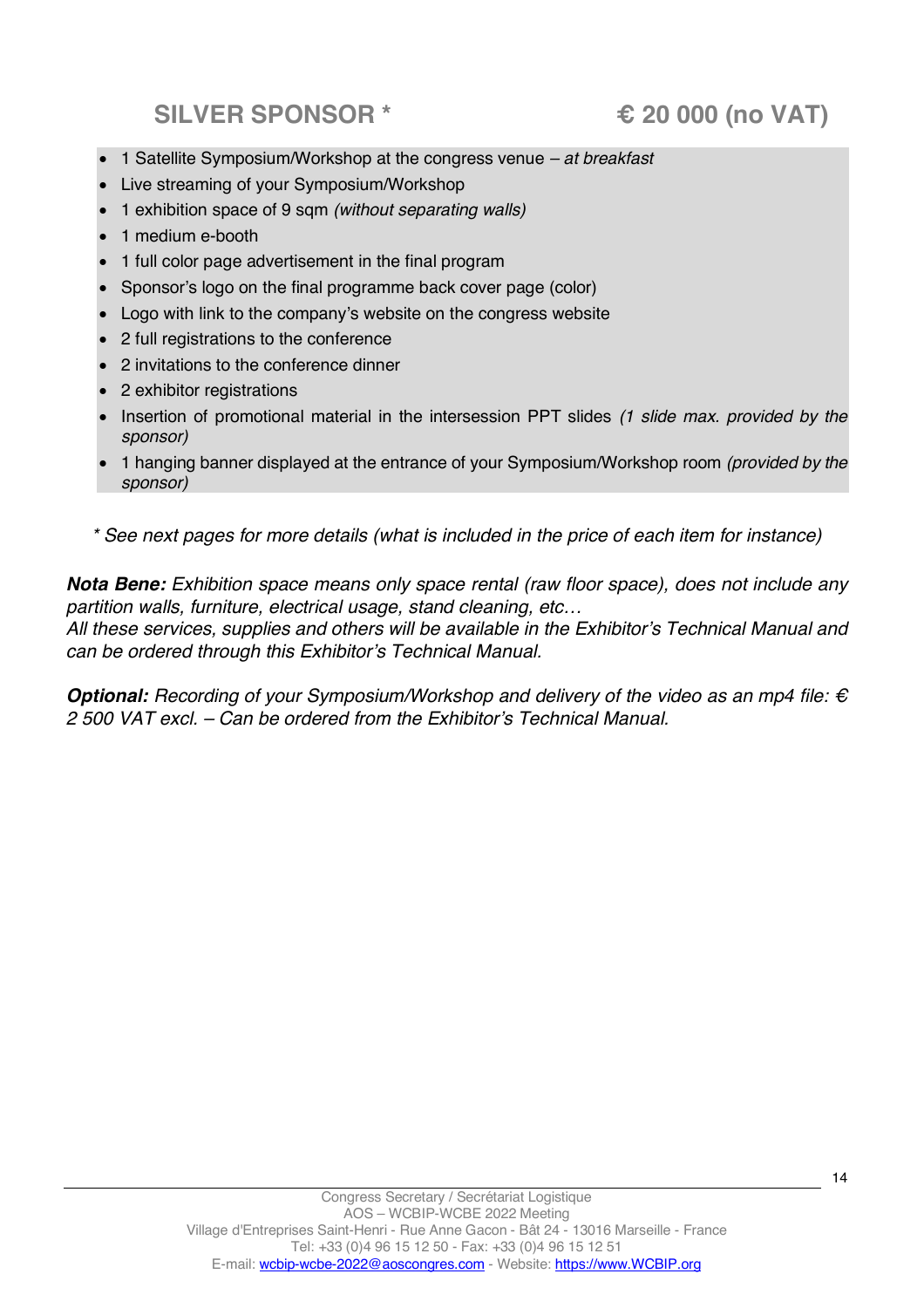# **EXHIBITION**

The Conference Venue has a very comfortable and adapted Exhibition Hall, with day light and a direct access to a private terrace with a majestic view to the Old Harbour.

Entrance is on the right of the picture, from the Congress reception desk. Direct access to day light, Old Harbour view and terrace, on the left of the picture.

 $\Rightarrow$  Hall for lunches, coffee breaks, posters and exhibition.



# **Exhibition booth – non equipped booth**

We propose you the following possibilities:

| $\Rightarrow$ 6 m <sup>2</sup> non equipped booth (2 x 3 m) |  | € 4 000 (no VAT) |
|-------------------------------------------------------------|--|------------------|
|-------------------------------------------------------------|--|------------------|

- $\Rightarrow$  9 m<sup>2</sup> non equipped booth (3 x 3 m)  $\&$  6 000 (no VAT)
- ð 12 m2 non equipped booth (3 x 4 m) **€ 8 000** (no VAT)
- $\Rightarrow$  18 m<sup>2</sup> non equipped booth (3 x 6 m)  $\qquad \qquad \text{\textsterling}$  12 000 (no VAT)

Including:

- $\Rightarrow$  Exhibition empty space
- $\Rightarrow$  Sponsor's name on exhibition list
- $\Rightarrow$  Two exhibitor registrations

*Nota Bene: Exhibition empty space means only space rental (raw floor space), does not include any partition walls, furniture, electrical usage, stand cleaning, etc…*

*All these services, supplies and others will be available in the Exhibitor's Technical Manual and can be ordered through this Exhibitor's Technical Manual.*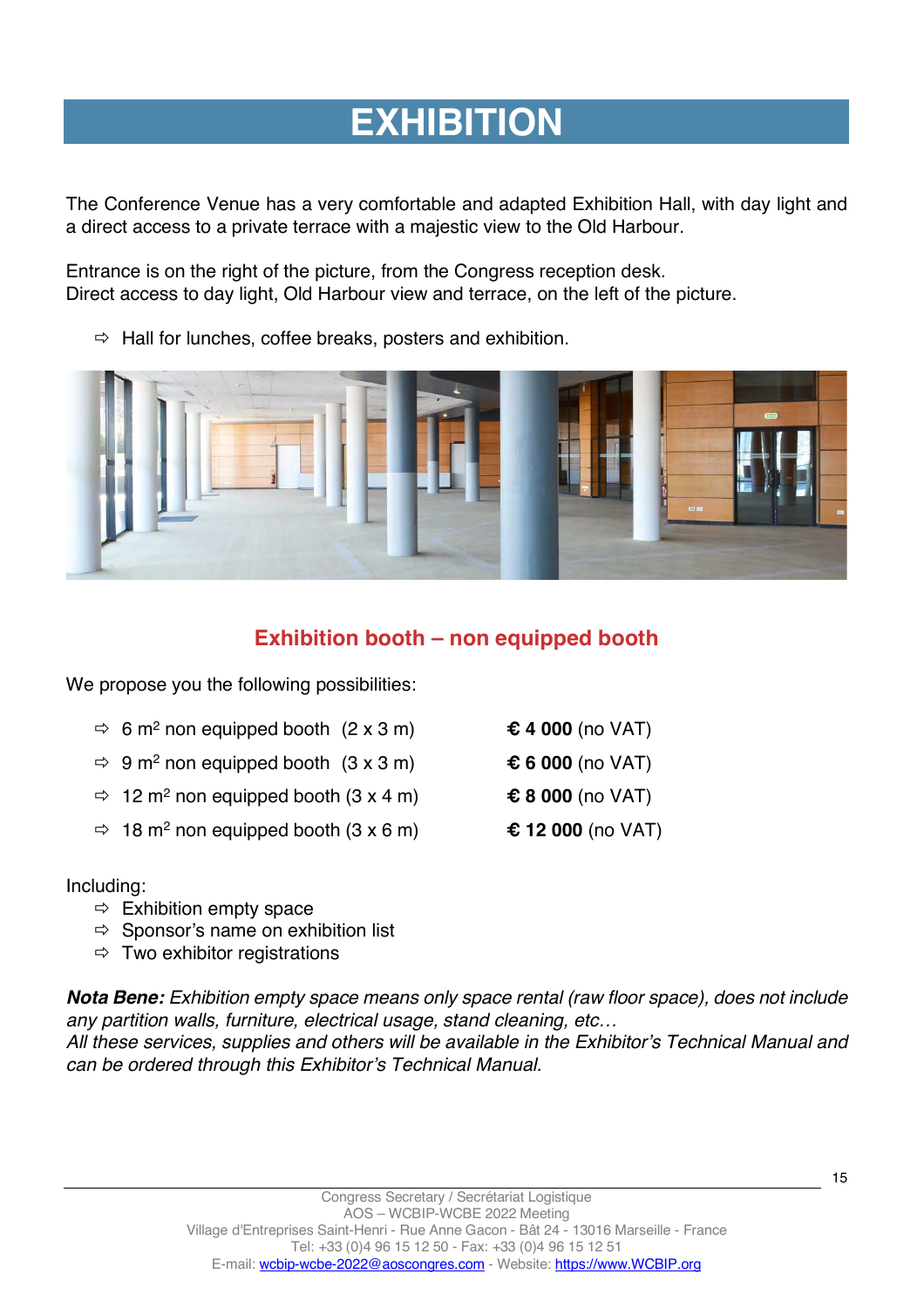# **Exhibition booth – equipped booth**

We propose you the following possibilities:

| $\Rightarrow$ 6 m <sup>2</sup> equipped booth  | $(2 \times 3 \text{ m})$ | $$6000$ (no VAT)  |
|------------------------------------------------|--------------------------|-------------------|
| $\Rightarrow$ 9 m <sup>2</sup> equipped booth  | $(3 \times 3 \text{ m})$ | € 8 000 (no VAT)  |
| $\Rightarrow$ 12 m <sup>2</sup> equipped booth | $(3 \times 4 \text{ m})$ | € 10 000 (no VAT) |
| $\Rightarrow$ 18 m <sup>2</sup> equipped booth | $(3 \times 6 \text{ m})$ | € 14 000 (no VAT) |

Including:

- $\Rightarrow$  Separating walls on 2 or 3 sides
- $\Rightarrow$  Electricity a 1400W/6A circuit breaker
- $\Rightarrow$  Light spots
- $\Rightarrow$  1 sign (1 single model)
- $\Rightarrow$  1 table and 2 chairs
- $\Rightarrow$  Sponsor's name on exhibition list
- $\Rightarrow$  Two exhibitor registrations

*Nota Bene: Other services and supplies will be available in the Exhibitor's Technical Manual and can be ordered through this Exhibitor's Technical Manual.*

# **Exhibition booth – virtual booth**

We propose you the following possibilities:

| $\Rightarrow$ Small booth  | € 1 500 (no VAT) |
|----------------------------|------------------|
| $\Rightarrow$ Medium booth | € 2 000 (no VAT) |

- ð Large booth **€ 2 500** (no VAT)
- 
- <sup>ð</sup> Lounge booth **€<sup>3</sup> <sup>500</sup>** (no VAT) Your booth will be personalized



with the following items:

1 – Your logo with link to your corporate website

2 – Your documentation  $\rightarrow$  up to 4 PDF documents

3 – Your corporate/institutional presentation video

4 – Your discussion area: private tchat with participants

5 – A presentation of your industry lecture (for sponsors organizing such 20-min lecture)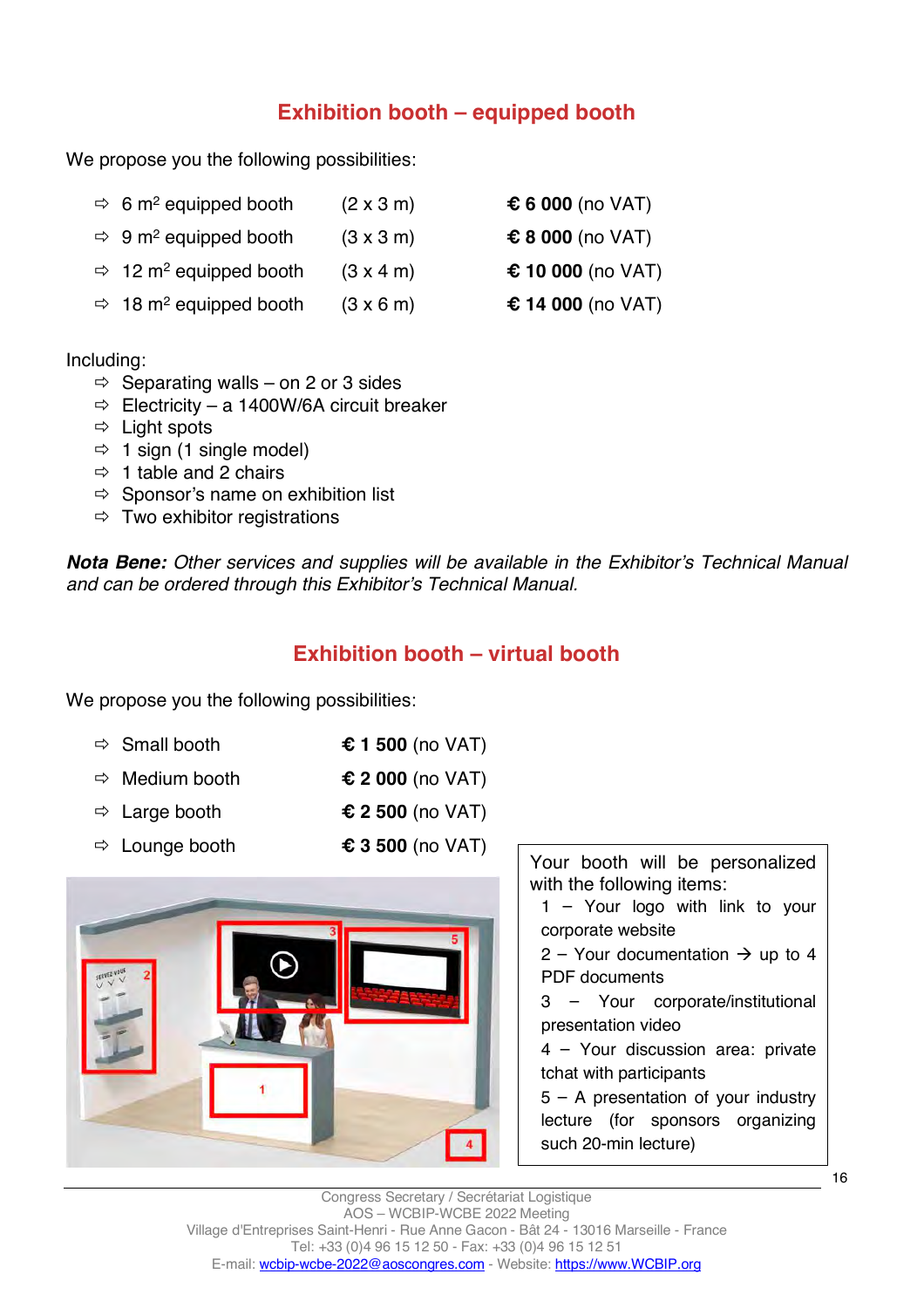Including:

- $\Rightarrow$  Private written tchat application to talk with participants
- $\Rightarrow$  1 exhibitor registration
- $\Rightarrow$  Statistics regarding booth attendance

### *Optional:*

- *Videoconference application to meet virtually the participants at any time*

à *You will be able to select this option from the Exhibitor's Technical Manual that will be sent later.*

# **Exhibition booth – Package booth: face-to-face & virtual**

| In Euros (no VAT)              | <b>FACE-TO-FACE</b> | <b>VIRTUAL</b> | <b>PACKAGE / BOTH</b> |
|--------------------------------|---------------------|----------------|-----------------------|
| <b>BOOTH</b> (non equipped) *  |                     |                |                       |
| $6 \text{ m}^2$ booth          | 4 0 0 0             | 1 500          | 5 100                 |
| $ 9 \text{ m}^2 \text{boot}$   | 6 0 0 0             | 2 0 0 0        | 7 500                 |
| 12 $m2$ booth                  | 8 0 0 0             | 2 500          | 9 9 0 0               |
| 18 $m2$ booth                  | 12 000              | 3500           | 14 800                |
| <b>BOOTH (equipped)</b> *      |                     |                |                       |
| $6 \text{ m}^2$ booth          | 6 0 0 0             | 1 500          | 7 0 5 0               |
| $ 9 \text{ m}^2 \text{boot}$ h | 8 0 0 0             | 2 0 0 0        | 9 4 5 0               |
| 12 $m2$ booth                  | 10 000              | 2 500          | 11850                 |
| 18 $m2$ booth                  | 14 000              | 3500           | 16750                 |

*\* Please feel free to contact us should you need other/customized sizes.*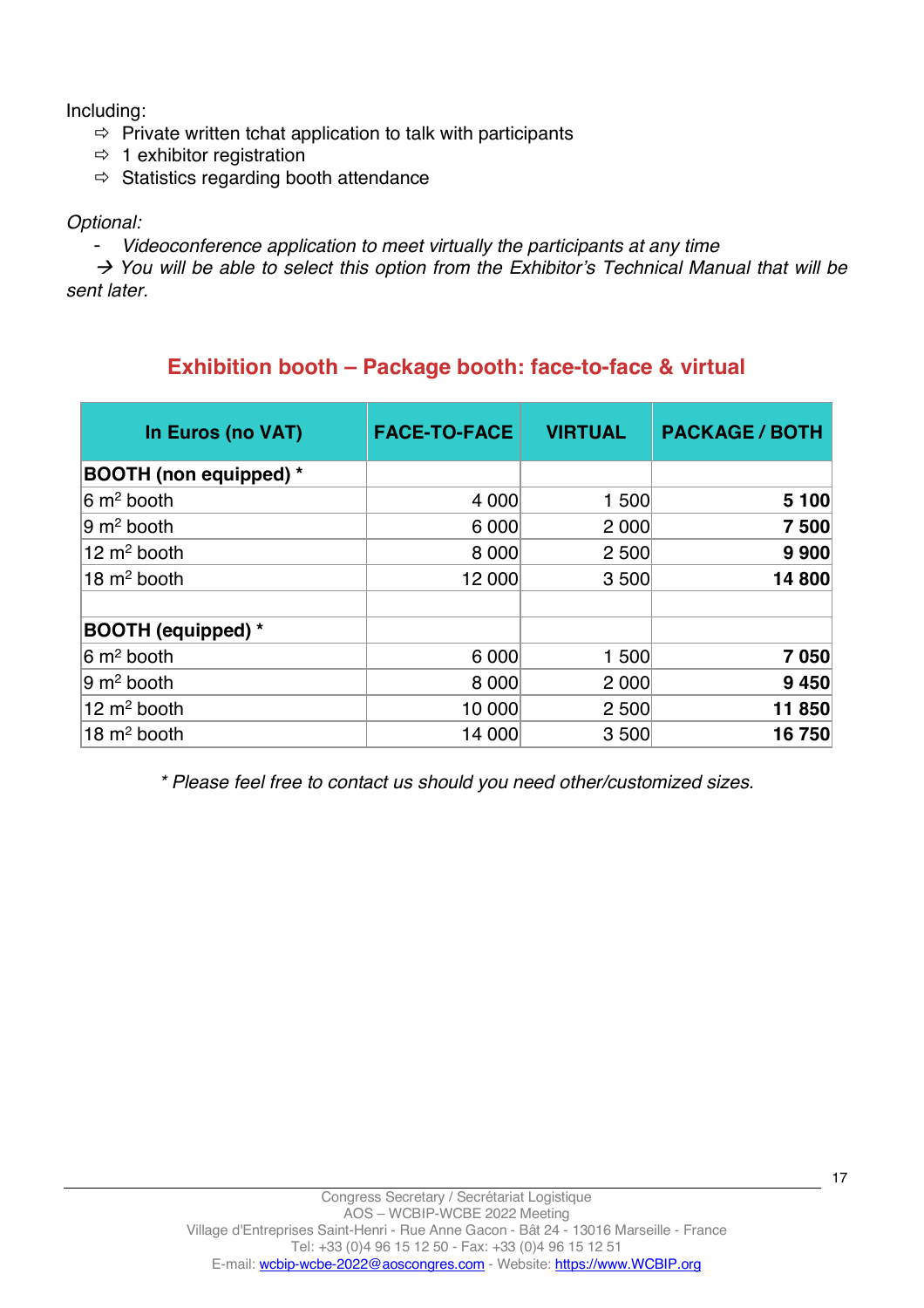# **SATELLITE SYMPOSIA or WORKSHOPS**

# **3 possibilities**

**At breakfast time** ................................................................... **10 000 Euros** (no VAT)

Format: Satellite symposium Duration: 45 minutes Time slot: 07h45-08h30 Breakfast boxes inclusive.

Two possible dates:

- Saturday, October 8, 2022
- Sunday, October 9, 2022

| Format:    | Satellite symposium                                                                     |
|------------|-----------------------------------------------------------------------------------------|
| Duration:  | 1 hour                                                                                  |
| Time slot: | 12h30-14h00                                                                             |
|            | Lunch boxes to be provided by the sponsor, to be eaten up outside of the<br>Auditorium. |

Two possible dates:

- Friday, October 7, 2022
- Saturday, October 8, 2022

**End of day** .............................................................................. **15 000 Euros** (no VAT)

Format: Satellite symposium Duration: 1h30 Time slot: 18h00-19h30 Two possible dates:

- Friday, October 7, 2022
- Saturday, October 8, 2022

Topic and programme with speakers' names to be submitted to the approval of the Scientific Committee no later than May 2, 2022.

Speakers' registrations, travel and accommodation to be organised by the sponsor.

## **You can have your symposium recorded and live broadcast:**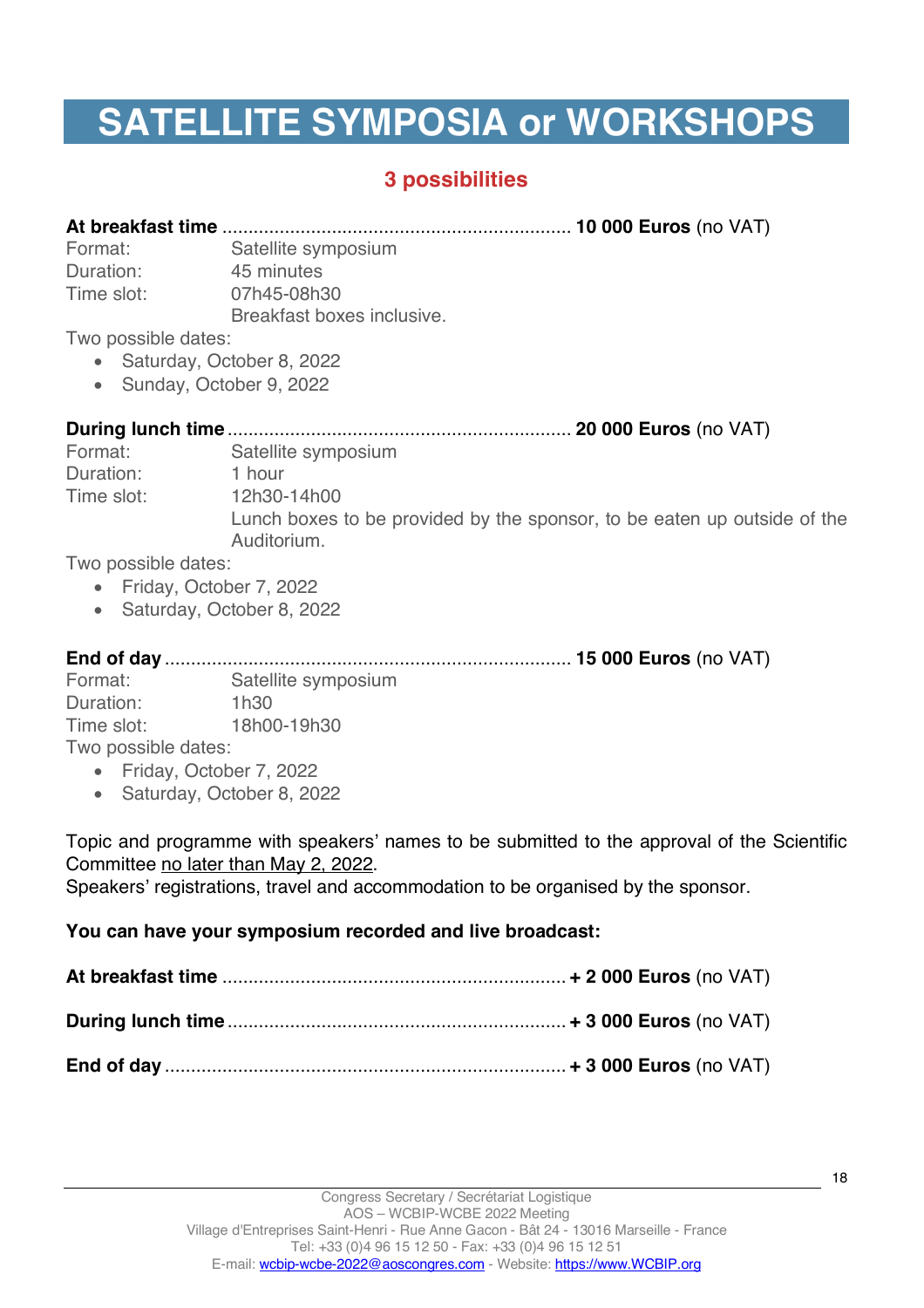The sponsor of a Satellite Symposium or Workshop is granted the use of the lecture amphitheatre (400 to 900 people) with stage and basic AV-equipment, inclusion in the meeting programme. Sponsors of this category should bear in mind that preparation of the content for the symposium, speaker liaisons, travel and accommodation expenses as well as preparation and publishing of printed materials about Satellite Symposia will be within their responsibility.



Price includes:

- Hiring of the room
- Basic AV-equipment
- Publication of the Symposium Programme in the Congress Programme Book and on the website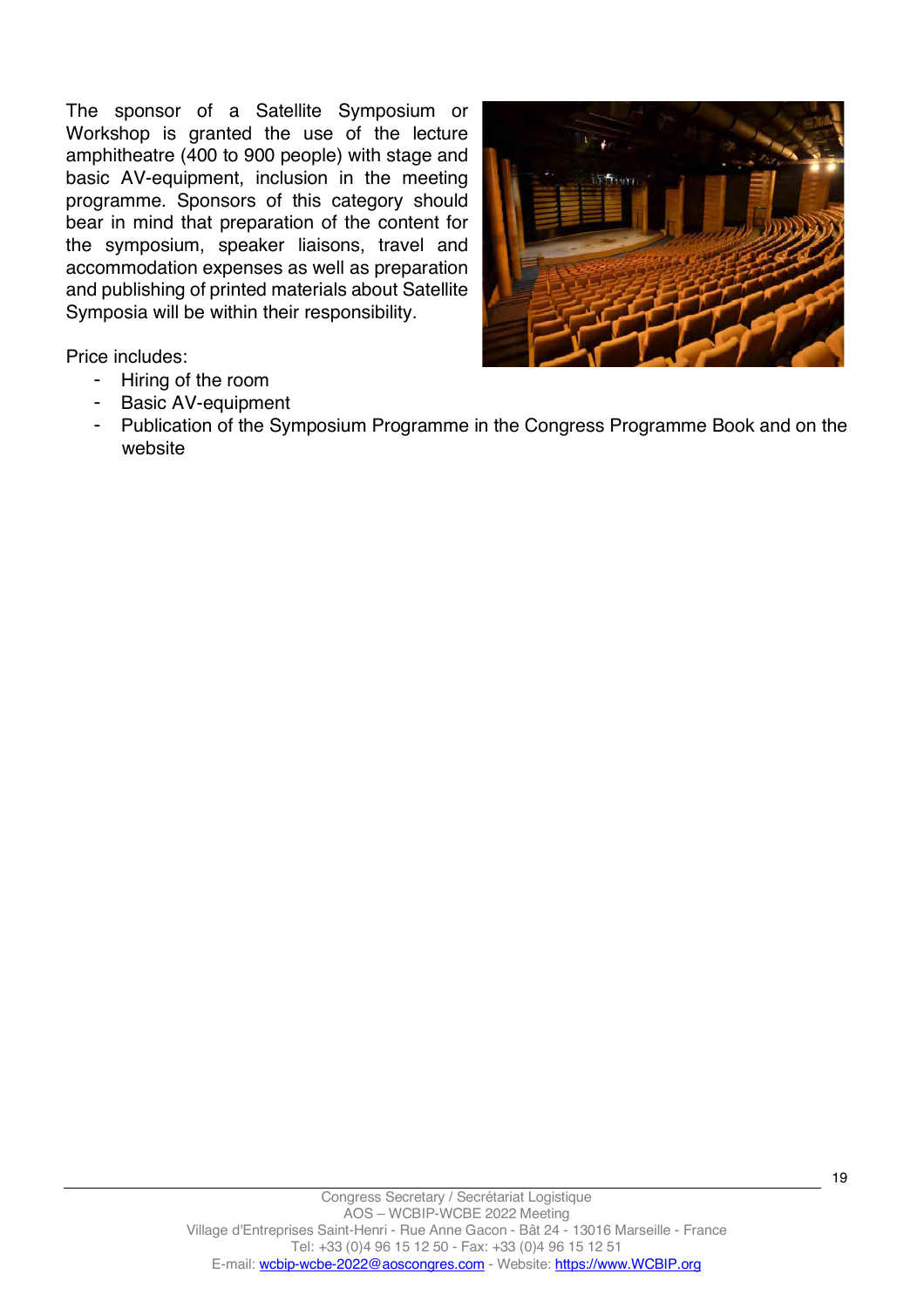# **OTHER SPONSORSHIP OPPORTUNITIES**

Many sponsorship opportunities are possible to assure your visibility during the congress. The list below is non-exhaustive. Please feel free to contact us to suggest different sponsorship ideas you may have or which are more appropriate to your needs and budget.

| - Exclusive grant to support unlimited complimentary internet access for delegates<br>- Internet access technology will be provided by the Conference organizers<br>- Featured recognition with corporate logo on internet access signage<br>- This offer is for one sponsor only.                                                                                                                                                                          |  |
|-------------------------------------------------------------------------------------------------------------------------------------------------------------------------------------------------------------------------------------------------------------------------------------------------------------------------------------------------------------------------------------------------------------------------------------------------------------|--|
| - Exclusive grant to support a lanyard and name badge holder for each delegate<br>- Lanyards in sponsor's look-and-feel<br>- Lanyards to be provided by the sponsor and to be delivered 3 weeks before the Conference<br>- This offer is for one sponsor only.                                                                                                                                                                                              |  |
| - Exclusive sponsoring of a pen and notepad for all delegates<br>- To be provided by the sponsor<br>- Documents should be delivered to the Conference venue one week before the opening date of the<br>congress.<br>- This offer is for one sponsor only.                                                                                                                                                                                                   |  |
| - The sponsor has to provide the logo as an EPS Vector file.<br>- The Organizers will print and provide the USB memory sticks given to all participants at their arrival.<br>- This offer is for one sponsor only.                                                                                                                                                                                                                                          |  |
| - Exclusive sponsoring of the coffee breaks on one of the Conference days<br>- Featured recognition with corporate logo on a banner in the coffee service area                                                                                                                                                                                                                                                                                              |  |
| ● Advertisement in the Final Programme - One full page € 1 500 (no VAT)<br>- The booklet (A5 or A4 size) will be printed in 800 copies and given to all participants at their arrival.<br>- The booklet will also be made available on the live platform as a downloadable PDF file.<br>- Prices for inserts do not include technical design fees.<br>- The sponsor has to provide a PDF artwork in high resolution at least one month before the Congress. |  |
| • Logo with link to the company's website on the congress website $\epsilon$ 600 (no VAT)<br>- The sponsor has to provide the logo as an EPS Vector file.                                                                                                                                                                                                                                                                                                   |  |
| Intersession PowerPoint inserts – if booth booked (per item) $\epsilon$ 950 (no VAT)<br>- The sponsor has to supply the PPT slide.<br>- 16/9 format.<br>- The intersession PowerPoint will be run in an endless loop during 10 minutes before the start of the<br>sessions, during the coffee/lunch breaks, and during 10 minutes at the end of the sessions, on each day.                                                                                  |  |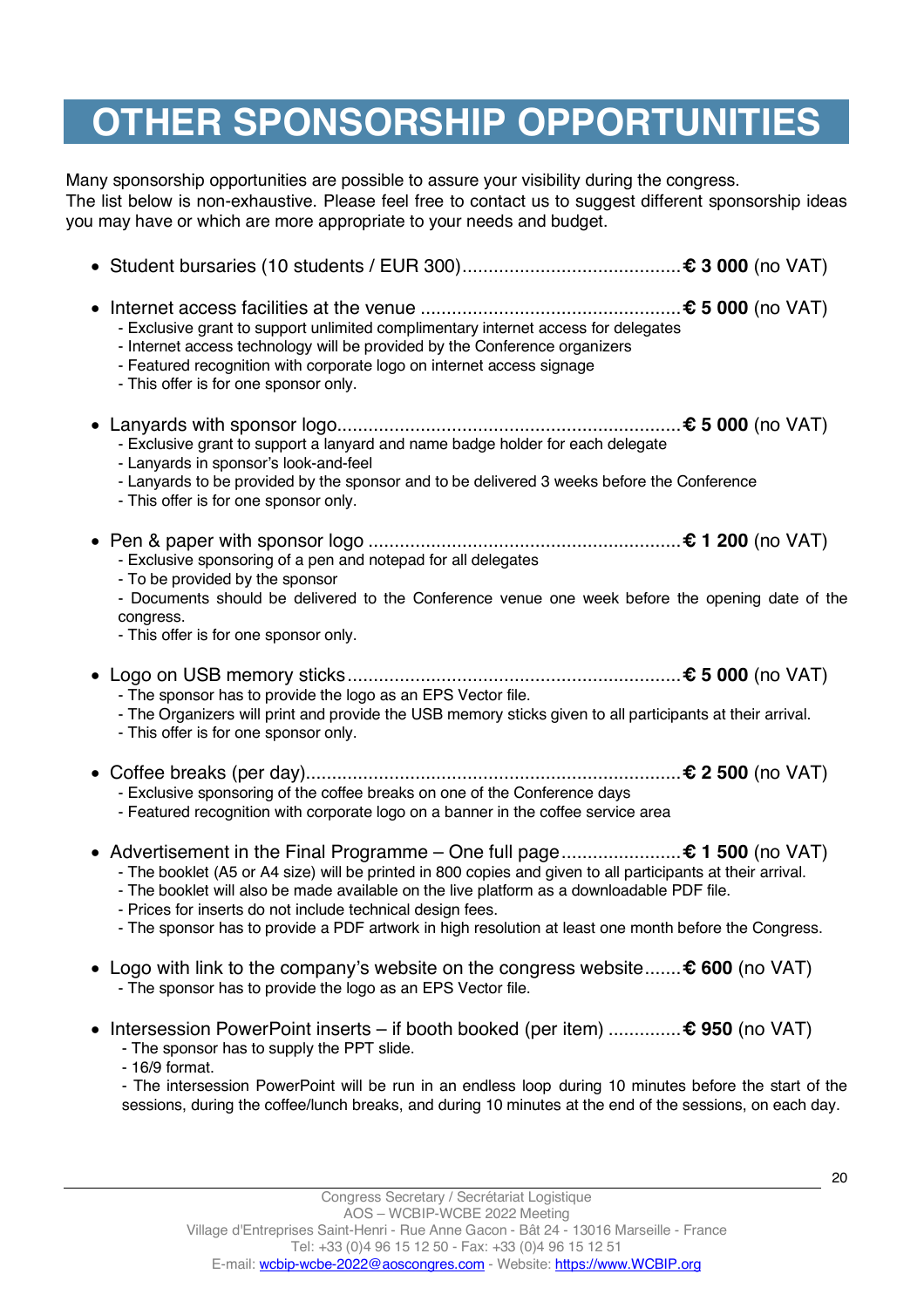• Intersession PowerPoint inserts – without booth (per item)..................**€ 1 500** (no VAT) - The sponsor has to supply the PPT slide.

- 16/9 format.

- The intersession PowerPoint will be run in an endless loop during 10 minutes before the start of the sessions, during the coffee/lunch breaks, and during 10 minutes at the end of the sessions, on each day.

- Corporate advertisement video (per broadcast slot) ............................**€ 1 500** (no VAT)
	- The sponsor has to provide the video as an MP4 file.

- Duration: 10 to 30 seconds MAXIMUM

- The video will be broadcast once during the meeting either before the start of the sessions, or during a break, or at the end of the sessions.

- Several broadcast slots can be selected and ordered in the booking form.

- Please note that advertising content is subject to approval by the Scientific Committee.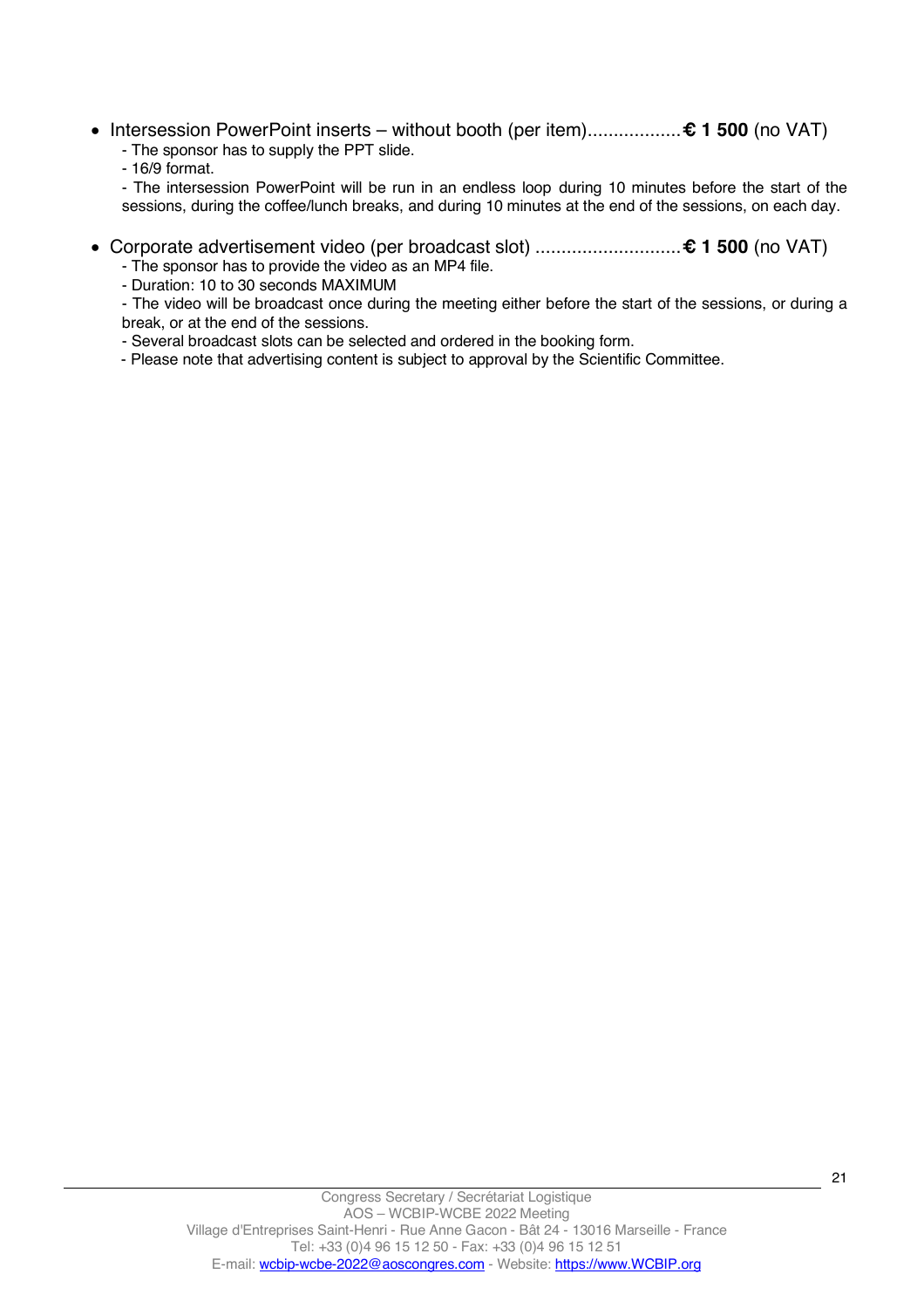# **EXHIBITOR REGISTRATION FEE**

According to your sponsorship, some exhibitor badges are included.

If you need extra staff badges, they can be ordered thanks to the online registration form. Registrations have to be done online through the online registration form that will be available on the Congress website.

### **Fee: 150 Euros per exhibitor badge until July 15, 2022 200 Euros per exhibitor badge from July 16, 2022**

### **Exhibitor registration includes:**

- Access to the Scientific and Industrial Exhibition
- Access to the conference publication (programme and abstract book)  $\Rightarrow$  One per booth
- Coffee breaks
- Specific name badge with your company name

*Registration fee does not include the Congress Dinner, which can be booked online if needed. Registration fee does not include access to the scientific sessions.*

Exhibitor badges will look like the sample below:



# **CONTACT US FOR ACCOMMODATION**

wcbip-wcbe-2022@aoscongres.com

Feel free to contact us, should you need accommodation for your group. We will send you accommodation proposals around the Conference venue and around the Old Harbour at walking distance from the Conference venue.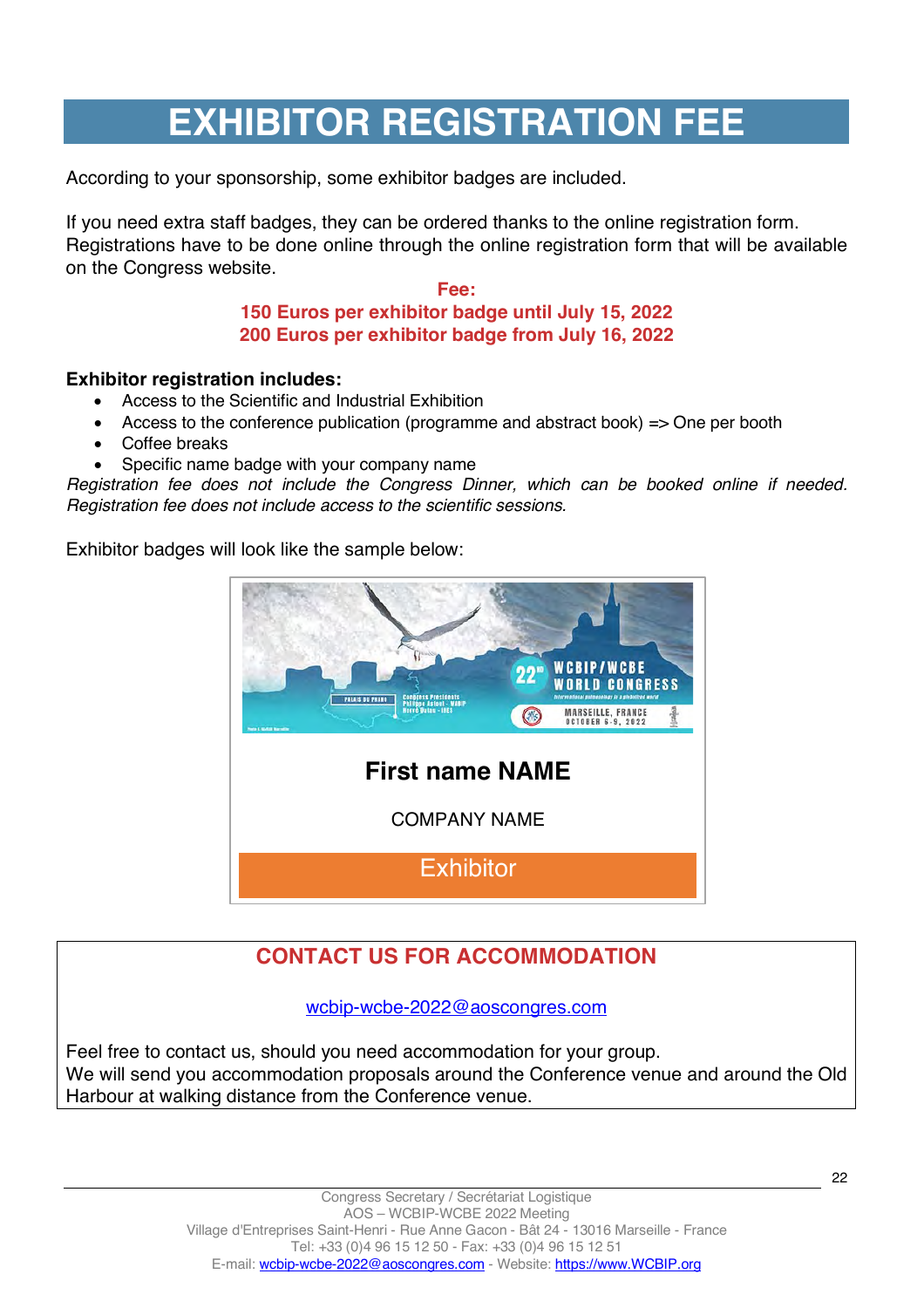# **PARTICIPANT REGISTRATION**

# **For your guests and the speakers of your symposium/workshop**

Registrations have to be done online through the online registration form that will be available on the Congress website.

| Registration fee in Euros (no liability to VAT)                           | <b>Until July 15, 2022</b> | <b>From July 16, 2022</b> |
|---------------------------------------------------------------------------|----------------------------|---------------------------|
| <b>Physicians WABIP/IBES/ERS Members</b>                                  | □ 450,00 $\epsilon$        | □ 550,00 $\epsilon$       |
| <b>Physicians WABIP/IBES/ERS Non Members</b>                              | □ 550,00 $\epsilon$        | □ 650,00 €                |
| <b>Residents / Students / Nurses</b><br><b>WABIP/IBES/ERS Members</b>     | □ 200,00 $\in$             | □ 250,00 $\epsilon$       |
| <b>Residents / Students / Nurses</b><br><b>WABIP/IBES/ERS Non Members</b> | □ 300,00 $\in$             | □ 350,00 $\epsilon$       |
| Remote access (to attend the virtual side of<br>the Congress from home)   | □ 350,00 $\epsilon$        | □ 450,00 $\epsilon$       |
| <b>Conference dinner on October 8</b>                                     | $\Box$ 80,00 €             | $\Box$ 80,00 €            |

### **Registration includes:**

- Access to the 3 conference days (except for staff/exhibitor badges) and to the exhibition
- Access to the conference publication (programme and abstract book)
- Coffee breaks

*Registration fee does not include the Congress Dinner, which can be booked online if needed.*

Participant badges will look like the sample below:



# **CONTACT US FOR ACCOMMODATION** wcbip-wcbe-2022@aoscongres.com

Feel free to contact us, should you need accommodation for your group. We will send you accommodation proposals around the Conference venue and around the Old Harbour at walking distance from the Conference venue.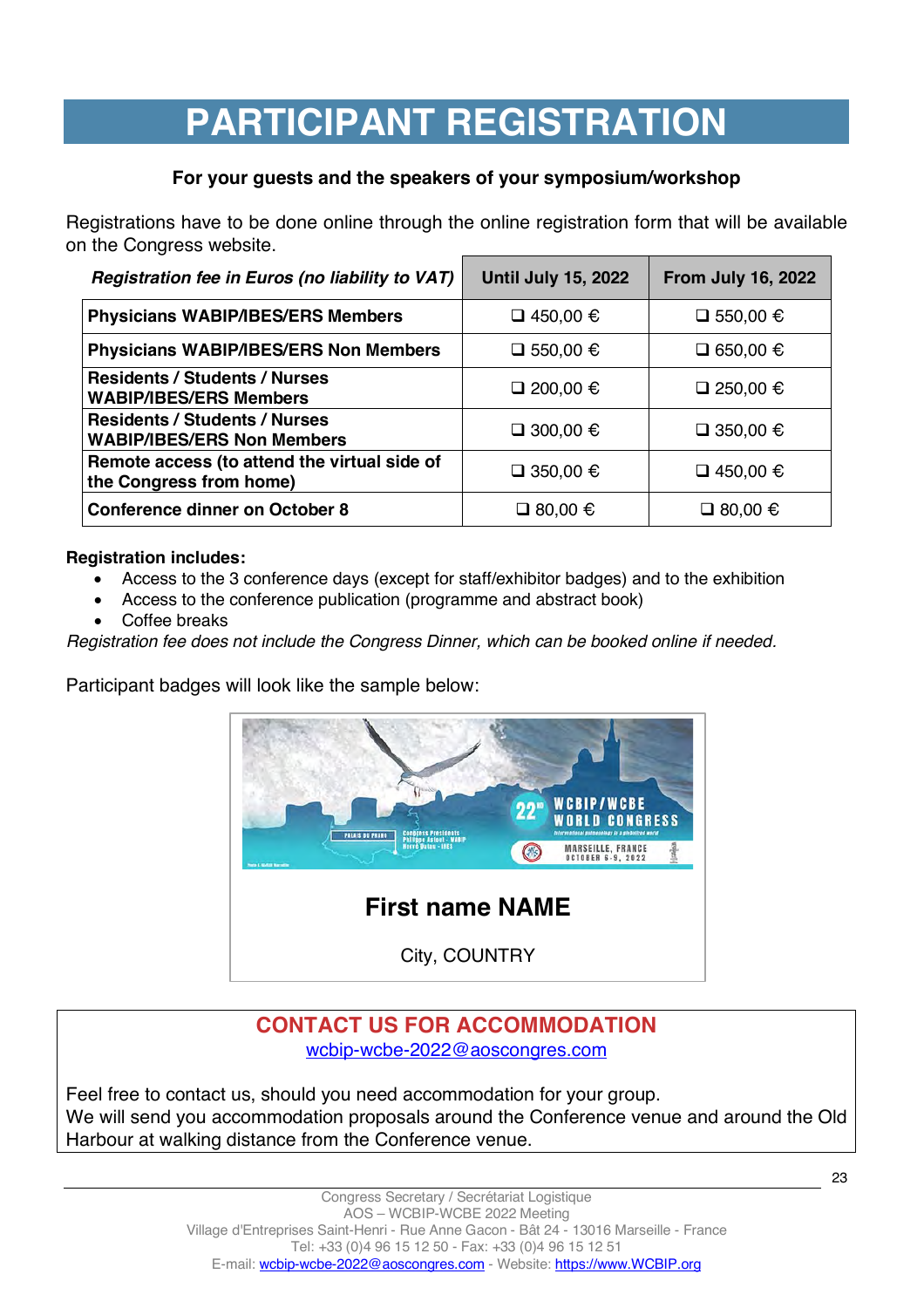# **GENERAL TERMS OF SALES**

#### **Subscription**

To become a Sponsor or to book a booth, you must return your reservation form along with a 50% pre-payment to the General Secretariat of the Congress. Balance payment will be due before May 31<sup>st</sup>, 2022, at the latest. No verbal booking will be accepted.

The booking and settlement of the pre-payment are considered a firm commitment and place the subscriber under obligation to accept the general and specific conditions of the sponsorship Contract Agreement and of the Technical Manual for the Exhibitor which will be sent to all companies that have booked an exhibition booth.

Further, non-payment of the balance payment before May 31st, 2022 will constitute grounds for immediate cancellation, by law, of the right to take up the reserved booking(s) without reimbursement of the pre-payment.

#### **Position and exhibition map**

Booths will be allocated chronologically, as bookings are received, and according to the type of sponsorship selected. After allocation, no change can be accepted without the organizer's written approval.

IMPORTANT: The exhibition map will be sent after the registration form and 50% pre-payment are received. The exhibition map has no contractual binding and is subject to City Council's approval. We reserve the right to modify both size and arrangement of the exhibitor's booked area according to the City Council.

#### **Arrangement of exhibits**

The space provided will be shown on the floor plan insofar as possible, but Management reserves the right to make changes at any time to the location, size and display limits of a booth if it is in the best interest of the show, if it is requested by the Security Commission, or in case of excess of the Exhibit Site load limits (contact Management for additional information).

Exhibit floor weight-bearing capacity is 500 kg/m2. Exhibitors may not place objects weighing more than 500 kg/m2 in their booth. This is an absolute limit and no exceptions will be made. Violations will not be permitted. Any damage caused by excess weight or by the settingup, installation, use, exhibiting or removal of any objects exceeding this weight will be repaired at the exhibitor's expense.

Exhibitors agree to arrange their exhibits so as not to obstruct the general view nor hide other exhibits. A maximum back wall height on linear booths is restricted to 2.5 m, with a 2 m height restriction imposed on all materials in the remaining space forward to the aisle. No partitions other than the side rails provided by Management are allowed unless specifically approved in advance. The entire cubic content of an island booth may be used up to the maximum height of 2 m, including signage. Exhibitors may not project beyond the space allotted and aisles must be kept clear of traffic.

Exhibitors are not permitted to use power tools (electric drills, power saws, etc.) on booths of any size. Manual tools such as hammers, screwdrivers, ratchets, pry bars, etc. are allowable for exhibitor use within size and time limitations. Exhibitors may not borrow tools, ladders or other equipment from the exhibit facility and/or Palais du Pharo.

Palais du Pharo is responsible for maintaining in and out traffic schedules at the exhibit site. Local exhibitors should clear all movements of exhibit materials through the decorator as they will have priority at the unloading area at all times. Exhibitors may also handle their own freight provided the material can be hand carried to and from the booth via accepted fright entrances, or if transport of large items can be done using two wheeled hand trucks of fourwheeled mover-type dollies provided by the exhibitor.

Electrical installation is exclusively managed by Palais du Pharo and must conform to regulations and to all national, state and local codes. Information and order forms will be included in the exhibit service kit provided by the Management.

#### **Use and purpose of exhibit space**

No exhibitor may sublet, assign or apportion any part of the assigned space, or represent, advertise or distribute literature for the product of service of any other firm or individual except as approved in writing by Management.

#### **Restrictions**

The exhibit is scientific and educational; over-the-counter sales during the show are prohibited.

Management may prohibit distribution of souvenirs, advertising matter or anything else it considers objectionable. Distribution elsewhere than within an exhibitor's booth is forbidden. No materials may be posted, nailed or otherwise affixed to walls, doors or other surfaces in a way that might deface the premises or booth equipment and furniture. Any damage is payable by the exhibitor.

Management reserves the right to restrict, prohibit or eject any exhibit, in whole or in part, which because of noise, safety hazards or for other prudent reasons is deemed objectionable, if an exhibit or exhibitor is ejected for violation of these rules and regulations, no return of rental shall be made. Exhibitor agrees not to sponsor group functions that conflict with any official Conference program, except as approved by Management. Please check the Conference website for information regarding ancillary meetings, hospitality suites, receptions, etc.

#### **Decoration of exhibits**

An exhibit service kit will be provided prior to the Congress and exhibition which will include information on labor, drayage, furniture, lighting, telephones and electricity. It is the responsibility of the exhibitor to abide by the regulations and deadlines contained therein. All shipments to the Exhibit Site should be marked with the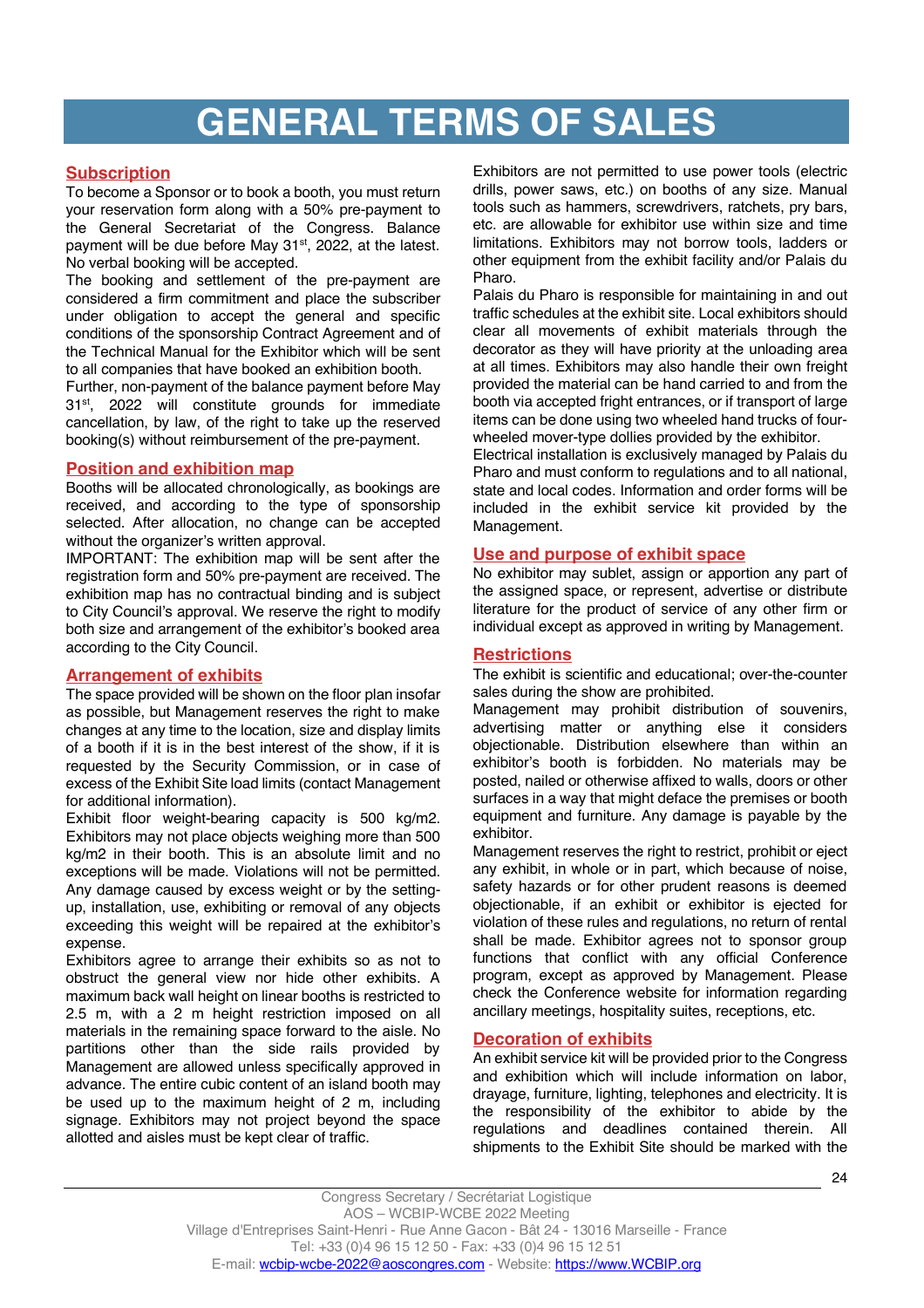exhibitor's name, booth number, company name, address, phone number and Show name. A complete shipping address will be provided within the exhibit service kit.

#### **Material handling**

One individual from each exhibiting company is permitted one trip to hand-carry items into the exhibit facility. The exhibitor use of dollies, hotel baggage carts, flat trucks and other mechanical equipment, is *not* permitted. Palais du Pharo will control access to the trade show floor which includes access from the loading docks and/or all doorways into an exhibit facility. This will help to provide a safe and orderly move-in/move-out. Unloading or reloading of any freight into the exhibit hall by any and all private vehicles and contracted carriers will be handled by Palais du Pharo. Rates for material handling services are enclosed in this exhibitor service manual.

Palais du Pharo shall be the sole authority on all matters in the DOCK area. This shall include but not be limited to such items as assignment of dock space and loading or unloading of all materials and equipment.

Any conflicts or disagreements regarding the union jurisdictions or interpretations thereof should be resolved with representatives of Freeman and Show Management.

#### **Special requests**

Helium, Nitrogen, Oxygen and Nitrous Oxide tanks are not allowed on the event floor. Any special requests should be directed to the WCBIP-WCBE 2022 Congress management **PRIOR** to submitting the exhibit application & Contract Agreement and full payment. Special requests could be, but are not limited to, needs for cooling water and drains, electrical requirements. If your request can be accommodated and is approved, you will receive confirmation from WCBIP-WCBE 2022 Congress management by email. Please complete the Special Needs section on the Exhibit Application & Contract Agreement and attach the confirmation received.

#### **Cancellation conditions**

Any booth, Congress or other sponsorship cancellations must be made in writing to the General Secretariat of the Congress. Cancellations will be subject to the following conditions:

Until May 31<sup>st</sup>, 2022: 50% of the total amount owed is not refundable.

After May 31<sup>st</sup>, 2022: No reimbursement of payments will be made.

#### **Force Majeure**

In case of Force Majeure, the Congress and exhibition dates can be subject to change, or may even be cancelled. In the latter eventuality, funds available after payment of incurred expenses shall be distributed between the exhibitors, in proportion to their payments, without the possibility of any recourse against the organisers or director.

#### **Insurance**

The undersigned waives all recourse against the organizers and the proprietors of the premises and undertakes to take out the necessary insurance policies to cover risks arising from materials (theft, damage, etc.) and civil liability covering the signatory's permanent or temporary personnel attending the Congress. In no case will the exhibitor be covered by the Congress organization's insurance policies.

#### **Miscellaneous booking and rental of advertising space**

Advertisers are asked to check that their advertising complies with French legislation regarding advertising of pharmaceutical products and medical hardware. The organizer will not at any grounds whatsoever be able to entertain any complaints lodged after termination of the event.

The organizer reserves the right not to sell a sponsorship to any firm, company or organization whose activities do not relate directly to the general topic of the event or do not comply with the strict standards imposed by the organization committee. Applications should be sent to the organization committee, which will make the final decision regarding all applications.

The exhibitor or sponsor undertakes not to organize any satellite event whatsoever throughout the duration of the WCBIP-WCBE 2022 Congress in the Marseille region without having previously obtained the organizer's written approval. Furthermore the Conference exhibitor or sponsor may only distribute advertising on its own stand at the exhibition or in a room it has booked. Anyone infringing the above rules hereby undertakes to pay compensation to the Conference organizers.

#### **Exhibitor's technical manual**

An exhibitor Technical Manual will be sent to exhibitors who has booked and paid for their exhibition booths. This manual will contain all of the information related to the general conditions, rules of safety, assembly and disassembly of booth, deliveries, details of the official Congress-service providers and forms for the booking of their services.

#### **Rule changes**

Management reserves the right to modify or supplement these rules as it deems appropriate to the operation of the exhibit. An exhibitor, its employees or agents shall, at the option of Management, constitute cause for Management to terminate this Agreement and expel exhibitor from the exhibit; exhibitor shall forfeit all fees paid to Management in such a case.

#### **Payment of invoices**

Settlement of payment may be made by check, by bank wire transfer or credit card to AOS.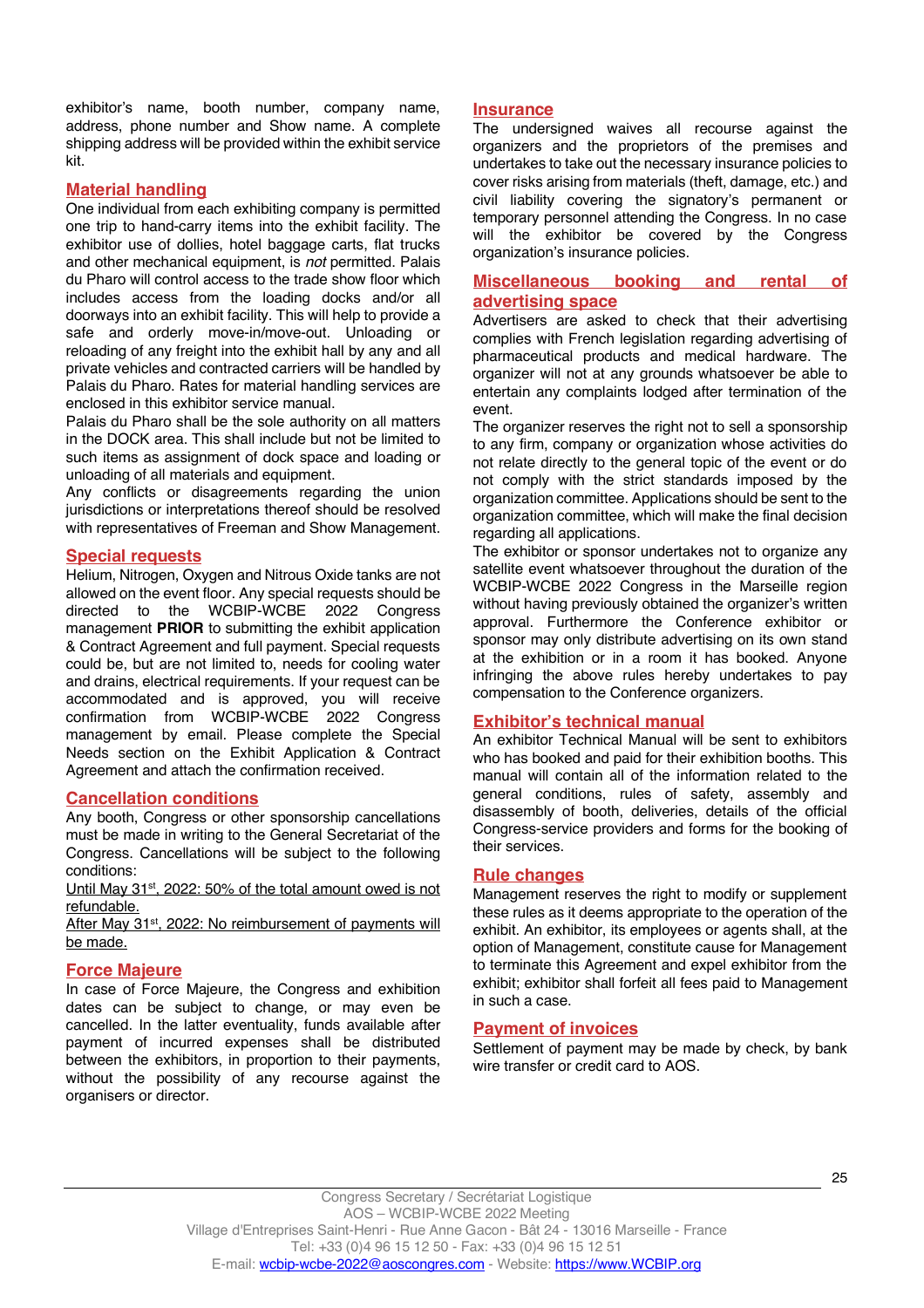# **CONTACT INFORMATION**

# **CONGRESS LOGISTIC SECRETARIAT**

The company **AOS** has been appointed to provide the logistical organization of the Exhibition and Sponsorships. All correspondence should therefore be sent to:



### **AOS – Atout Organisation Science**

6, rue Anne Gacon Village d'Entreprises St Henri – Bât 24 13016 Marseille France

### **Tel: +33 (0)4 96 15 12 50 Fax: +33 (0)4 96 15 12 51**

# **wcbip-wcbe-2022@aoscongres.com**

# **https://www.WCBIP.org**

# *The Organization Team is totally available to help you find the best way for you to take part in this exciting project.*

*We hope you find the best way for your company to participate in the WCBIP-WCBE 2022 meeting and thus get the most benefit from this event.*

*As sponsorship represents a long-term relationship of trust and exchanges, please feel free to contact us. We will do our best to answer your needs and make your participation in this Congress a success.*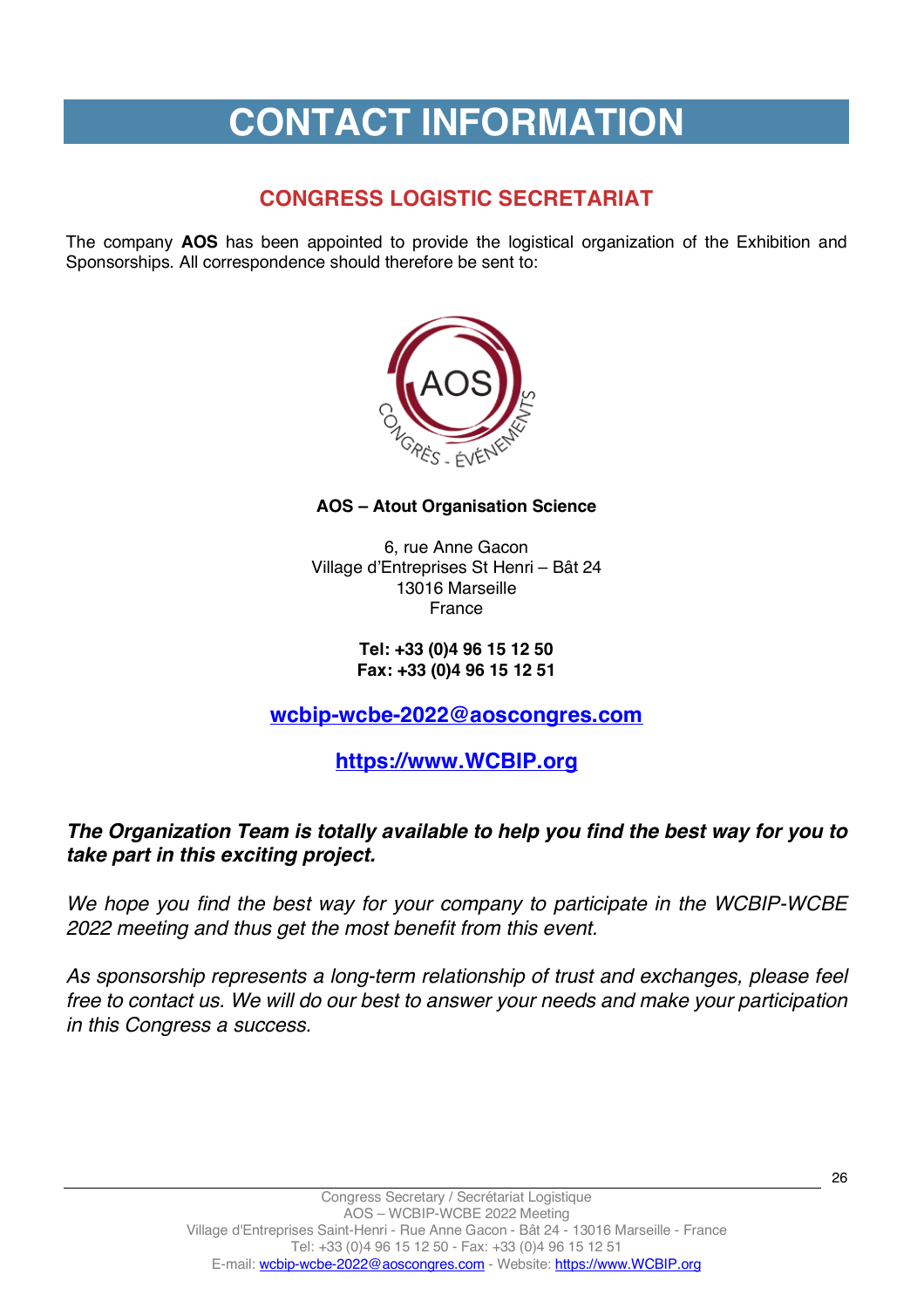# **WCBIP-WCBE 2022 SPONSORSHIP BOOKING FORM**

# *Please be kind enough to tick the boxes of elements you wish to book***.**

| □ Platinum Package *                     | 39 000 € (no VAT) |  |
|------------------------------------------|-------------------|--|
| □ Gold Package *                         | 29 500 € (no VAT) |  |
| □ Silver Package *                       | 20 000 € (no VAT) |  |
| NON EQUIPPED BOOTH                       |                   |  |
| $\Box$ 6 m <sup>2</sup> booth (2 x 3 m)  | 4 000 € (no VAT)  |  |
| $\Box$ 9 m <sup>2</sup> booth (3 x 3 m)  | 6 000 € (no VAT)  |  |
| $\Box$ 12 m <sup>2</sup> booth (3 x 4 m) | 8 000 € (no VAT)  |  |
| $\Box$ 18 m <sup>2</sup> booth (3 x 6 m) | 12 000 € (no VAT) |  |
| <b>EQUIPPED BOOTH</b>                    |                   |  |
| $\Box$ 6 m <sup>2</sup> booth (2 x 3 m)  | 6 000 € (no VAT)  |  |
| $\Box$ 9 m <sup>2</sup> booth (3 x 3 m)  | 8 000 € (no VAT)  |  |
| $\Box$ 12 m <sup>2</sup> booth (3 x 4 m) | 10 000 € (no VAT) |  |
| $\Box$ 18 m <sup>2</sup> booth (3 x 6 m) | 14 000 € (no VAT) |  |
| <b>VIRTUAL BOOTH</b>                     |                   |  |
| $\Box$ Small booth                       | 1 500 € (no VAT)  |  |
| $\Box$ Medium booth                      | 2 000 € (no VAT)  |  |
| $\Box$ Large booth                       | 2 500 € (no VAT)  |  |
| $\Box$ Lounge booth                      | 3 500 € (no VAT)  |  |
|                                          | 27                |  |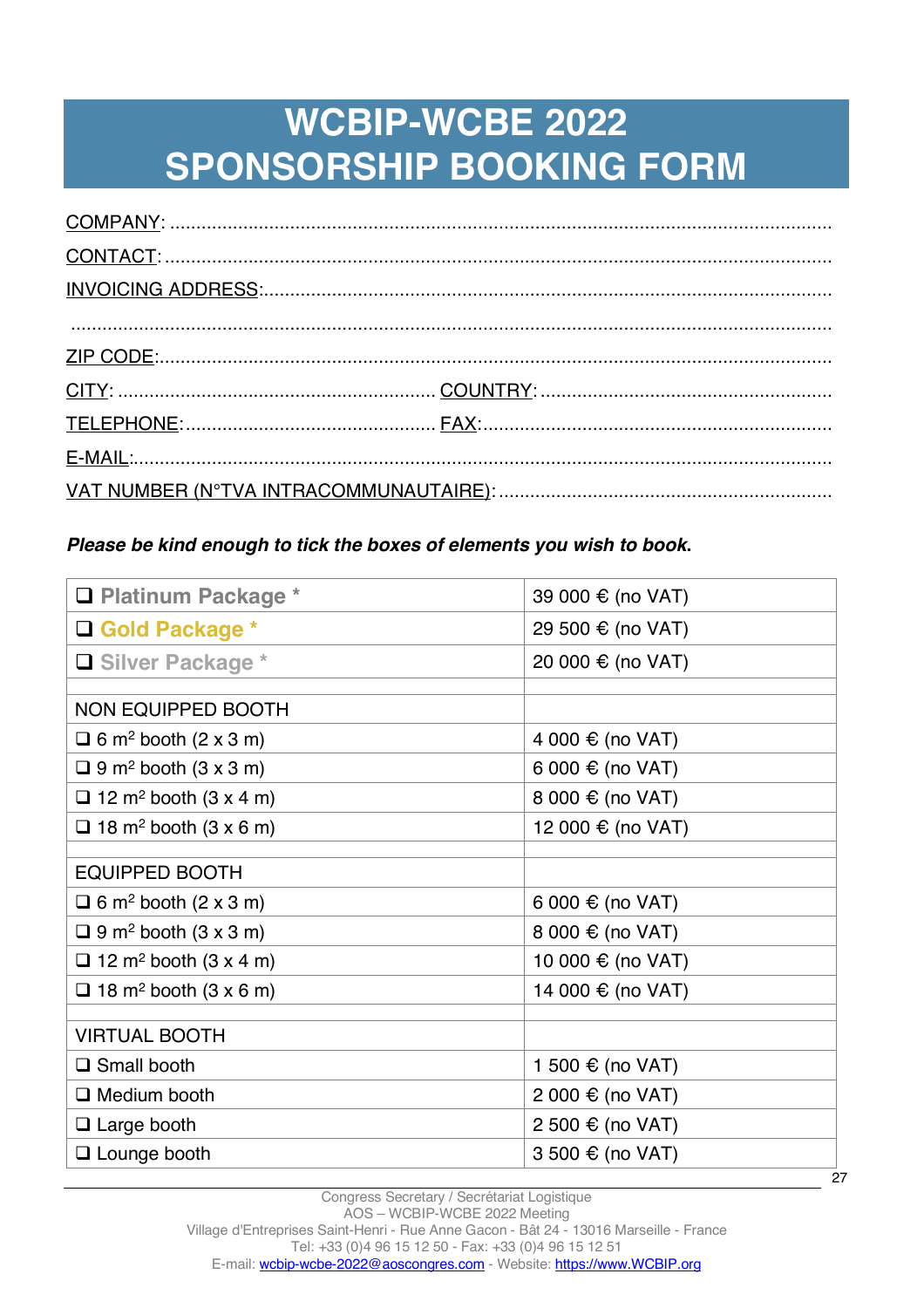| <b>PACKAGE BOOTH - NON EQUIPPED + VIRTUAL</b>                           |                    |  |
|-------------------------------------------------------------------------|--------------------|--|
| $\Box$ 6 m <sup>2</sup> booth (2 x 3 m) + small e-booth                 | 5 100 € (no VAT)   |  |
| $\Box$ 9 m <sup>2</sup> booth (3 x 3 m) + medium e-booth                | 7 500 € (no VAT)   |  |
| $\Box$ 12 m <sup>2</sup> booth (3 x 4 m) + large e-booth                | 9 900 € (no VAT)   |  |
| $\Box$ 18 m <sup>2</sup> booth (3 x 6 m) + lounge e-booth               | 14 800 € (no VAT)  |  |
| PACKAGE BOOTH - EQUIPPED + VIRTUAL                                      |                    |  |
| $\Box$ 6 m <sup>2</sup> booth (2 x 3 m) + small e-booth                 | 7 050 € (no VAT)   |  |
| $\Box$ 9 m <sup>2</sup> booth (3 x 3 m) + medium e-booth                | 9 450 € (no VAT)   |  |
| $\Box$ 12 m <sup>2</sup> booth (3 x 4 m) + large e-booth                | 11 850 € (no VAT)  |  |
| $\Box$ 18 m <sup>2</sup> booth (3 x 6 m) + lounge e-booth               | 16 750 € (no VAT)  |  |
|                                                                         |                    |  |
| <b>SYMPOSIUM / WORKSHOP</b>                                             |                    |  |
| $\Box$ Symposium/Workshop – End of day *                                | 15 000 € (no VAT)  |  |
| $\Box$ Symposium/Workshop - Breakfast time *                            | 10 000 € (no VAT)  |  |
| $\Box$ Symposium/Workshop – Lunch time *                                | 20 000 € (no VAT)  |  |
|                                                                         |                    |  |
| $\Box$ Record & Live Broadcast of your End of Day<br>Symposium/Workshop | + 3 000 € (no VAT) |  |
| Record & Live Broadcast of your Breakfast<br>◻<br>Symposium/Workshop    | + 2 000 € (no VAT) |  |
| Record & Live Broadcast of your Lunch<br>◻<br>Symposium/Workshop        | + 3 000 € (no VAT) |  |
|                                                                         |                    |  |
| <b>TOTAL</b>                                                            |                    |  |
|                                                                         |                    |  |

\* Preferred date for Symposium/Workshop: .............................................................................

Payment is due on receipt of invoice. You declare that you have taken note of the general terms of sales and cancellation conditions and that you accept them without restrictions.

DATE, NAME AND SIGNATURE: STAMP: